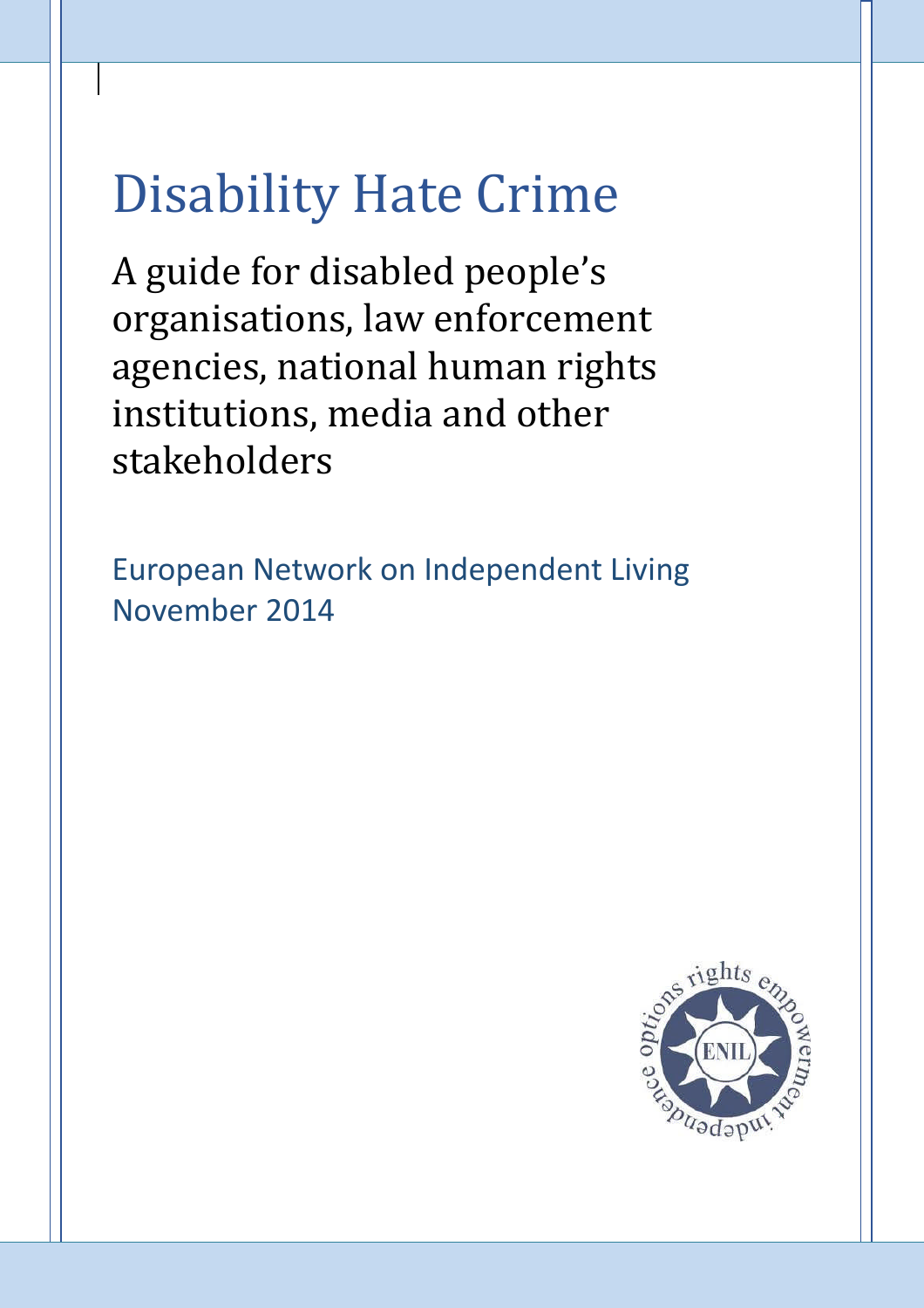# **Guide author and official partners**

*This guide has been produced by the:*

#### **European Network on Independent Living** (www.enil.eu)

The European Network on Independent Living (ENIL) is a Europewide network of disabled people, with members throughout Europe. ENIL is a forum for all disabled people, Independent Living organisations and their non-disabled allies on the issues of Independent Living. ENIL represents the disability movement for human rights and social inclusion based on solidarity, peer support, deinstitutionalisation, democracy, self-representation, cross disability and self-determination. For additional information, see: www.enil.eu

*In official partnership with:*

#### **The Office of the Ombudsman for Persons with Disabilities of the Republic of Croatia** (www.posi.hr)

The scope and manner of work of the Office is based on the Act on the Ombudsman for Persons with Disabilities. Priority tasks of the Office are monitoring the implementation of measures stated in the National Strategy of Equalization of Possibilities for Persons with Disabilities 2007 - 2015, the Council of Europe Action Plan to promote the Rights and Full Participation of People with Disabilities in Society: Improving the Quality of Life of People with Disabilities in Europe 2006 - 2015 and in the UN Convention on the Rights of Persons with Disabilities.

*This guide was written by Miro Griffiths and edited by Ines Bulić. ENIL would like to thank Anka Slonjšak, the Ombudswoman for Persons with Disabilities in Croatia and Branka Meić Salie, from the Office of the Ombudsman for Persons with Disabilities, as well as Joanna Perry, from OSCE – ODIHR, for their valuable comments and suggestions.*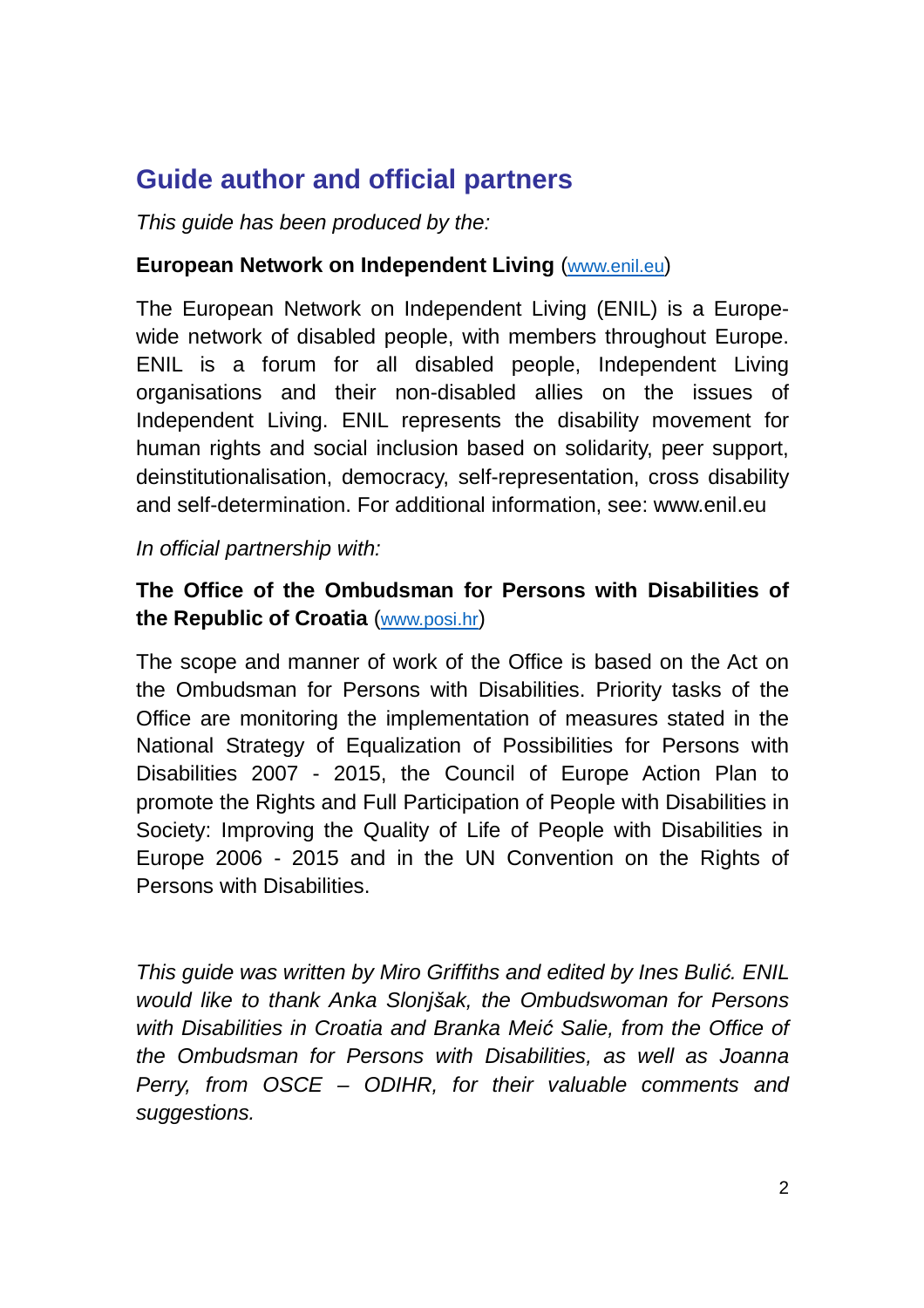#### **Foreword**

On the day when the seminar on disability hate crime took place in Zagreb, a person with intellectual disabilities was beaten up by his neighbour and ended up with a concussion and a broken bone. Fortunately, we are not aware of many cases like that, but we are aware of a lot of cases of hostility towards persons with disabilities, which take the form of calling names, making fun of them on the Internet or in public transport, or subjecting them to long term harassment and abuse, which amount to criminal offences and cause a great deal of suffering. So far, we have not had proper tools and mechanisms to respond to such occurrences and we saw how interventions by authorities would fail to stop such forms of violence, leaving persons with disabilities unwilling to report them. Although the law envisages sanctioning of criminal offences based on disability, the authorities and persons with disabilities know very little about it. While listening to examples of disability hate crime – and in particular hate incidences – at the seminar, we could recognise a lot of the situations that persons with disabilities simply put up with. I believe that the seminar on disability hate crime was a starting point in empowering not only persons with disabilities, but the whole society in Croatia, to stop tolerating various forms of hostility towards persons with disabilities, without waiting for them to turn into more serious forms of violence.

Anka Slonjšak Ombudswoman for Persons with Disabilities, Croatia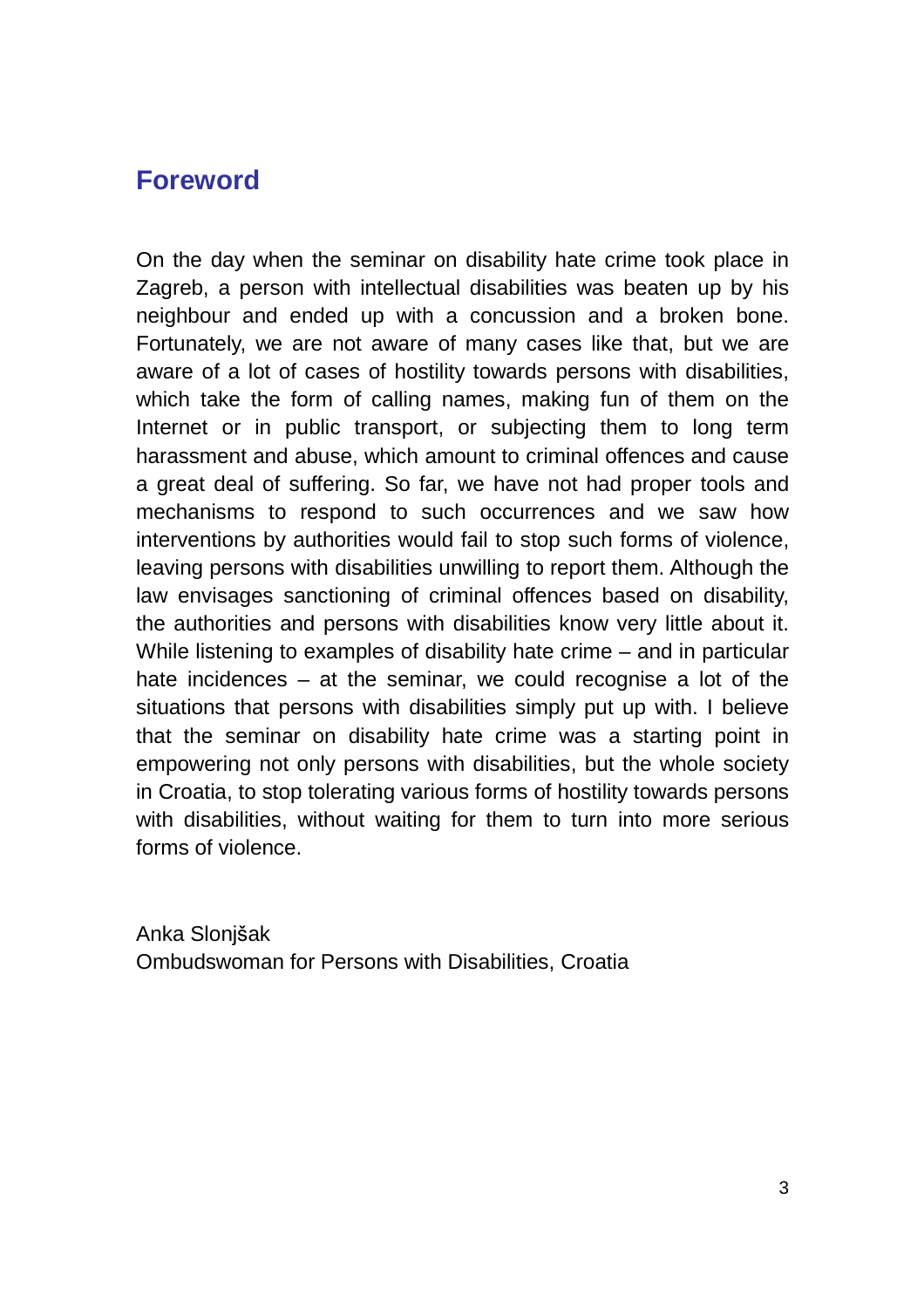# **Table of contents**

| <b>Chapter 1: Introduction</b>                                                                                                                                 | 5              |
|----------------------------------------------------------------------------------------------------------------------------------------------------------------|----------------|
| 1.1 Background                                                                                                                                                 | $\,6\,$        |
| 1.2 Purpose of the guide                                                                                                                                       | $\overline{7}$ |
| <b>Chapter 2: What is disability hate crime?</b>                                                                                                               | 9              |
| 2.1 What is a crime?                                                                                                                                           | 9              |
| 2.2 Understanding hate crime                                                                                                                                   | 10             |
| 2.3 Hate crime and disability                                                                                                                                  | 12             |
| 2.4 Hate crime and Independent Living                                                                                                                          | 15             |
| Case study: Croatia                                                                                                                                            | 16             |
| <b>Chapter 3: Recognising disability hate crime</b>                                                                                                            | 18             |
| 3.1 Hate crime and the effect on victims                                                                                                                       | 18             |
| Case study: Đorđević case                                                                                                                                      | 19             |
| 3.2 Monitoring of disability hate crime                                                                                                                        | 20             |
| <b>Chapter 4: Reporting a disability hate crime</b>                                                                                                            | 23             |
| 4.1 How to report a disability hate crime                                                                                                                      | 24             |
| 4.2 Role of law enforcement and other services                                                                                                                 | 24             |
| 4.3 Role of disabled people's organisations                                                                                                                    | 24             |
| 4.4 The importance of evidence                                                                                                                                 | 25             |
| <b>Chapter 5: Reducing disability hate crime</b><br>5.1 Recommendations for action<br>5.2 Recommendations from the Disability Hate Crime<br>Seminar in Croatia | 26<br>26<br>29 |
| <b>Definitions</b>                                                                                                                                             | 31             |
| Annex: Agenda from the Seminar in Croatia                                                                                                                      | 36             |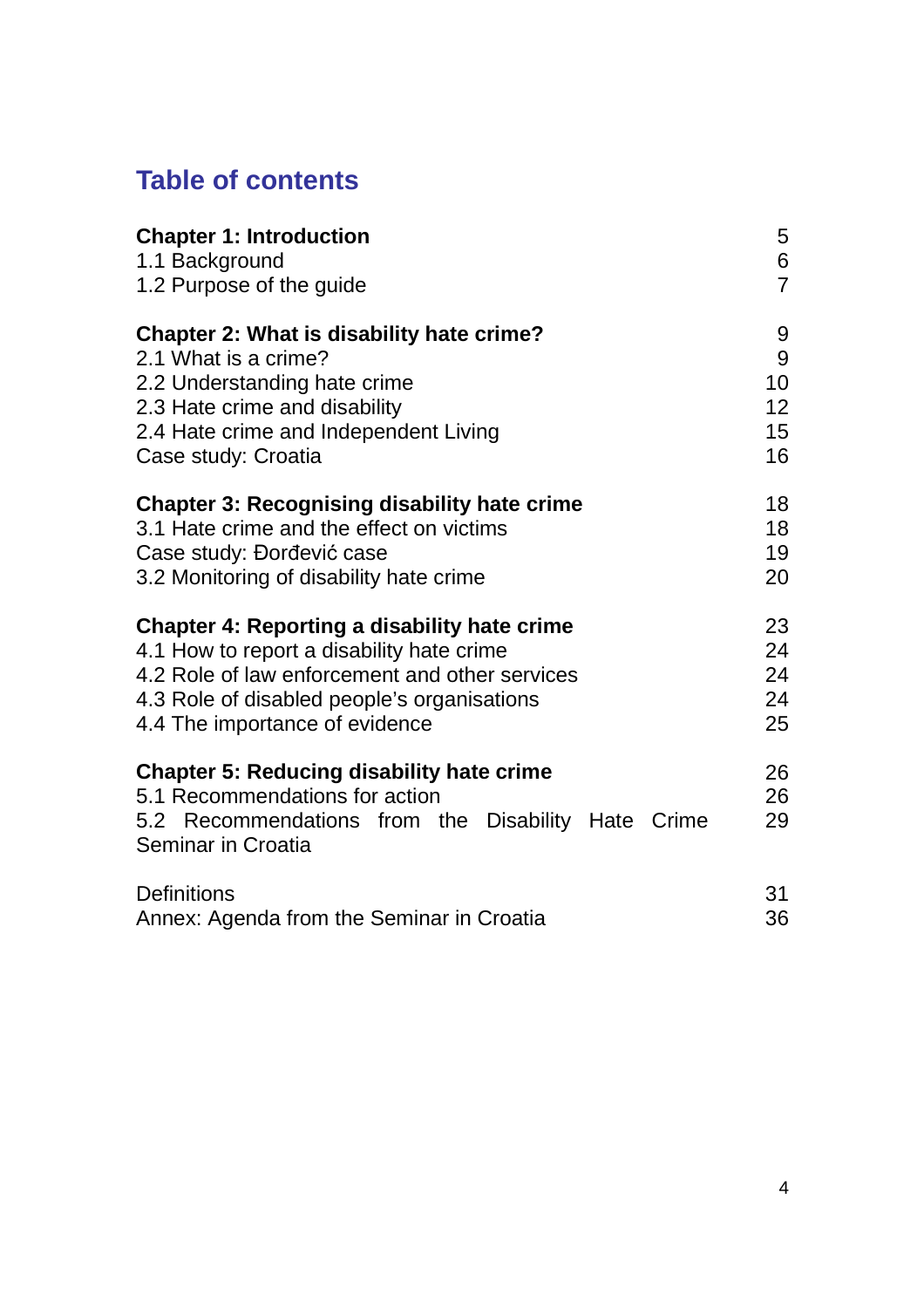# **Chapter 1: Introduction**

According to the European Union Agency for Fundamental Rights<sup>1</sup>, efforts to combat discrimination, especially hate crime, have not been successful. Whilst official monitoring of disability hate crime is limited, the Organisation for Security and Co-operation in Europe (OSCE) - Office for Democratic Institutions and Human Rights (ODIHR) have recognised it as a prevalent issue facing our communities. There is evidence suggesting that crimes motivated by the perceived or actual disability attributed to an individual are occurring in various countries across Europe. Research shows that victims of hate crime are reluctant to report it, as a result of which many crimes remain unreported and unprosecuted<sup>2</sup>. Considering that the reality facing many disabled people<sup>3</sup> is one of exclusion, isolation and marginalisation – reinforced by the devastating cuts to our Independent Living services (see Definitions) – the European Network on Independent Living (ENIL) believes that decision makers in the EU Member States, community leaders and law enforcement agencies must counter the prejudice and extreme hostility and violence experienced by disabled people.

By increasing awareness of disability hate crime, as well as fostering positive dialogue with key stakeholders to combat it, we can improve disabled people's inclusion within the community, portray disabled people as valued contributors to society and help support those who are affected by disability hate crime. It is important that disabled people's organisations (DPOs), their allies, law enforcement agencies

http://fra.europa.eu/sites/default/files/fra-2012\_hate-crime.pdf

http://tandis.odihr.pl/hcr2012/pdf/Hate\_Crime\_Report\_full\_version.pdf

<sup>1</sup> EU Fundamental Agency for Human Rights (2012) *Making hate crime visible in the European Union: acknowledging victims' rights*, 2012, available at:

<sup>2</sup> OSCE ODIHR (2013) *Hate Crimes in the OSCE Region: Incidents and Responses, Annual Report for 2012*, available at:

<sup>&</sup>lt;sup>3</sup> ENIL use the term 'disabled people' in line with the Social Model of Disability. The Social Model argues that someone with an impairment is 'disabled' by external societal factors. In other words, we are disabled by the way society is constructed and the disabling barriers we encounter have been imposed upon us by others.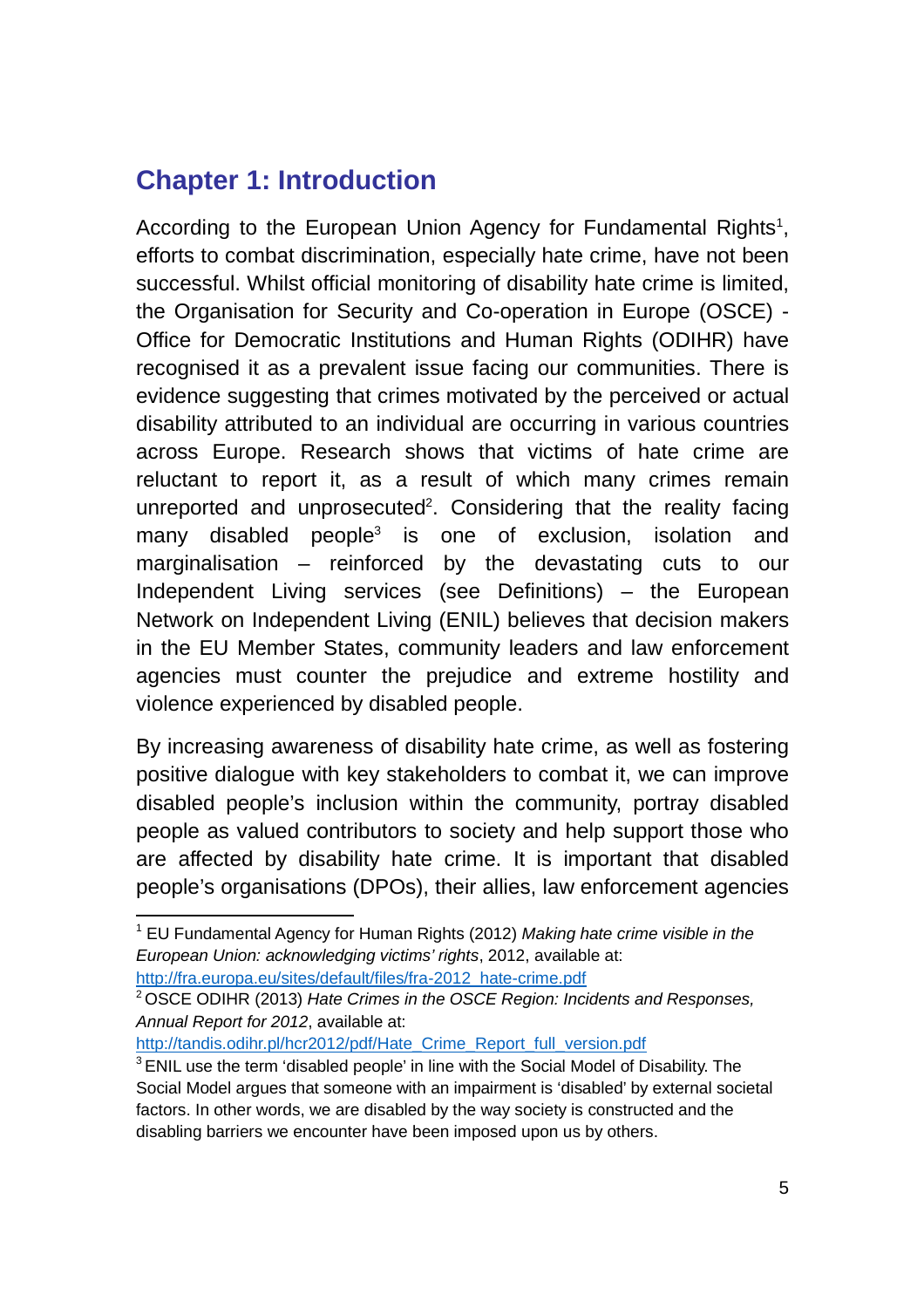and others with influence are aware of and are able to tackle this form of hate crime.

#### **1.1 Background**

The fight to end discrimination against disabled people is one of ENIL's main objectives and the organisation is undertaking a number of actions in order to highlight and identify measures to tackle discrimination<sup>4</sup> . In 2012, ENIL, together with the OSCE - ODIHR, organised a workshop on "Hate Crimes against People with Disabilities" in Dublin, Ireland. The workshop provided those attending with the opportunity to share their experiences of hate crime and gave them skills to be able to provide training to relevant bodies in their countries about how to effectively respond to disability hate crime. The workshop also looked at the situation across Europe in regard to disability hate crime.

Following the Dublin workshop, ENIL included hate crime among its priority areas and decided to organise similar awareness-raising and training events in different countries. Whilst some countries have produced guidance on disability hate crime and victims can access support, there is not enough awareness and positive action taking place across the whole of Europe.

This guide was produced as training material for the seminar on disability hate crime in Zagreb, Croatia, with a view to being finalised based on participants' feedback. The seminar was held in October 2014, in cooperation with the OSCE-ODIHR and the Office of the Ombudsman for Persons with Disabilities in Croatia. It brought together disabled people and disabled people's organisations (DPOs), law enforcement agencies, government officials, national human rights institutions, education and social care professionals.

<sup>4</sup> European Network on Independent Living (2014) Manifesto 2014, available at: http://www.enil.eu/wp-content/uploads/2014/03/ENIL-Manifesto.pdf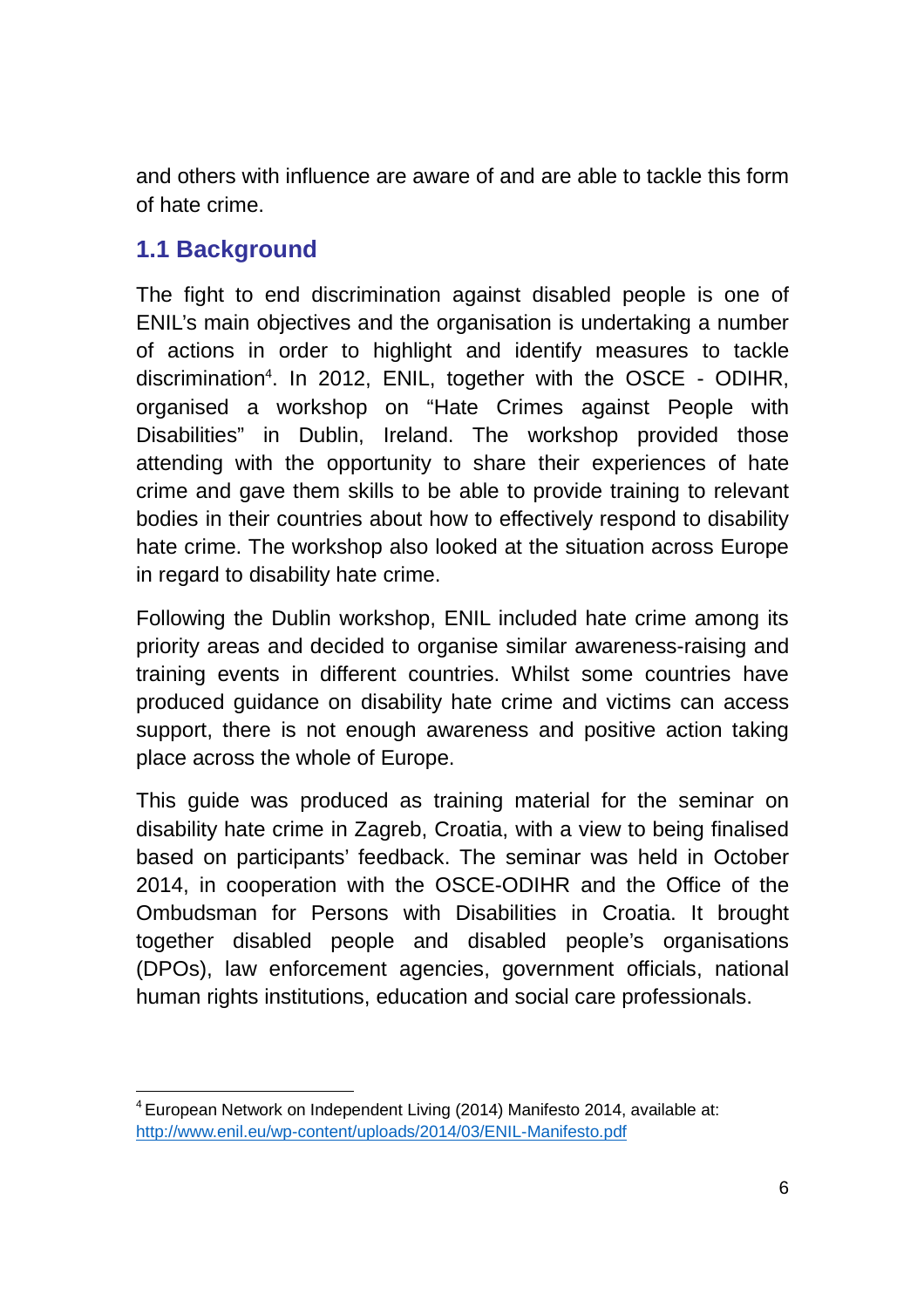## **1.2 Purpose of the guide**

This guide has a number of different objectives:

- $\bullet$  It explains  $$ 
	- o How to distinguish between crime, disability hate crime, hate incidents and hate speech
	- o How hate crime can affect victims
	- o How to report disability hate crime, with recommendations on how to combat hate crime and improve the life chances of disabled people.
- This guide is not country-specific, and the information and guidance it provides can be used by anyone, regardless of their background or geographical location. It aspires to be an easy to understand guide, covering the most important aspects with a simple vocabulary, mainly directed to individuals with no existing or extensive knowledge of hate crime.
- The guide references research and statistics into this area and is based on the information publicly available from Governmental, Inter-Governmental and Non-Governmental Organisations, such as the OSCE-ODIHR, Disability Rights UK, the UK's Crown Prosecution Service, Interights and others. It also draws on information provided by ENIL's members, many of whom are experts-by-experience and have direct experience of the issues outlined in the guide.
- The quide will be of relevance to disabled people, their families and allies, law enforcement agencies, local and national authorities, national human rights institutions, education and social care professionals, community groups (see Definitions) and journalists.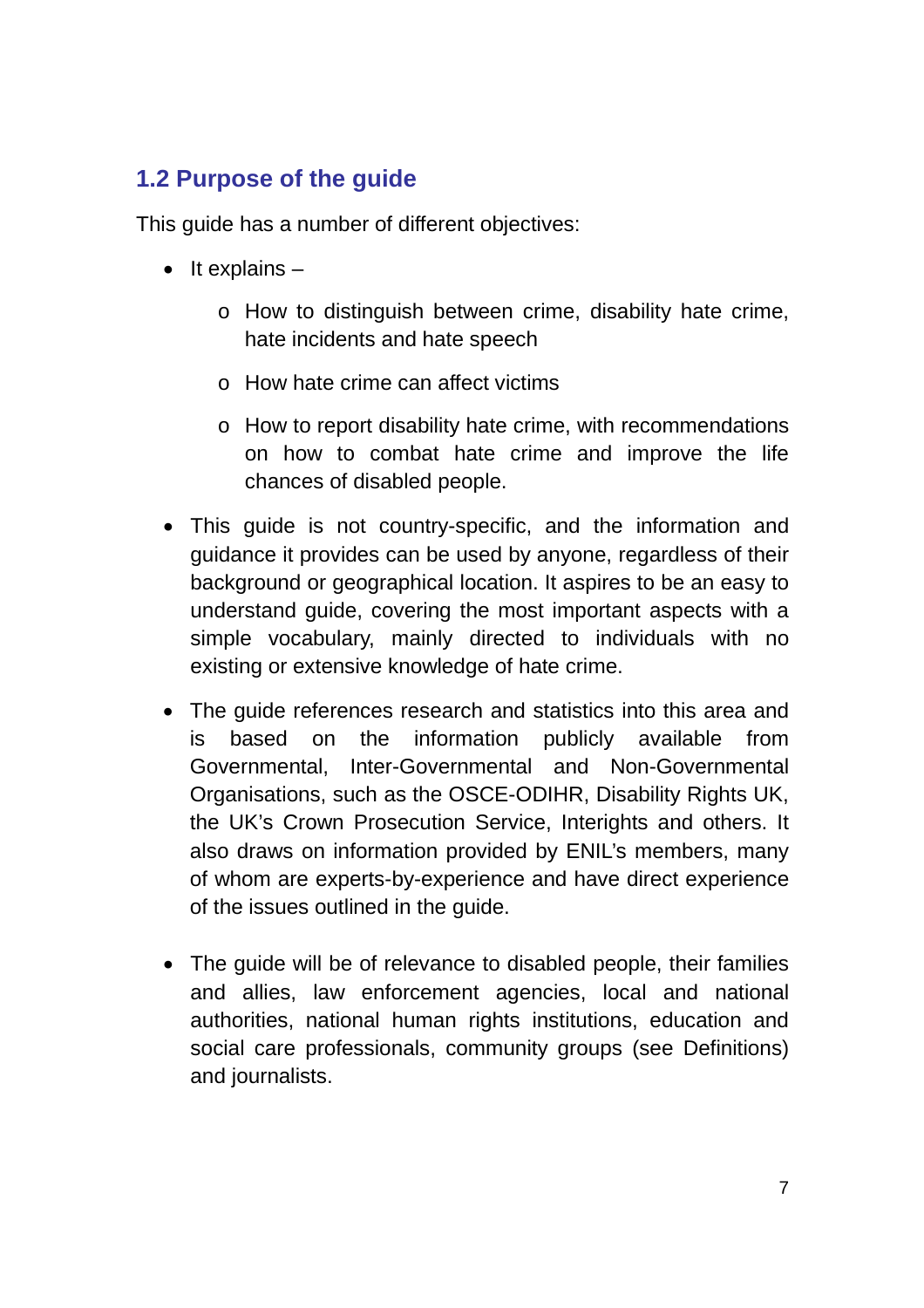We encourage you to share this document with your networks, promote it among decision and policy makers at the local and national level and use it as a tool to facilitate positive change, with an expectation that it will reduce hate crime and improve the life chances of disabled people.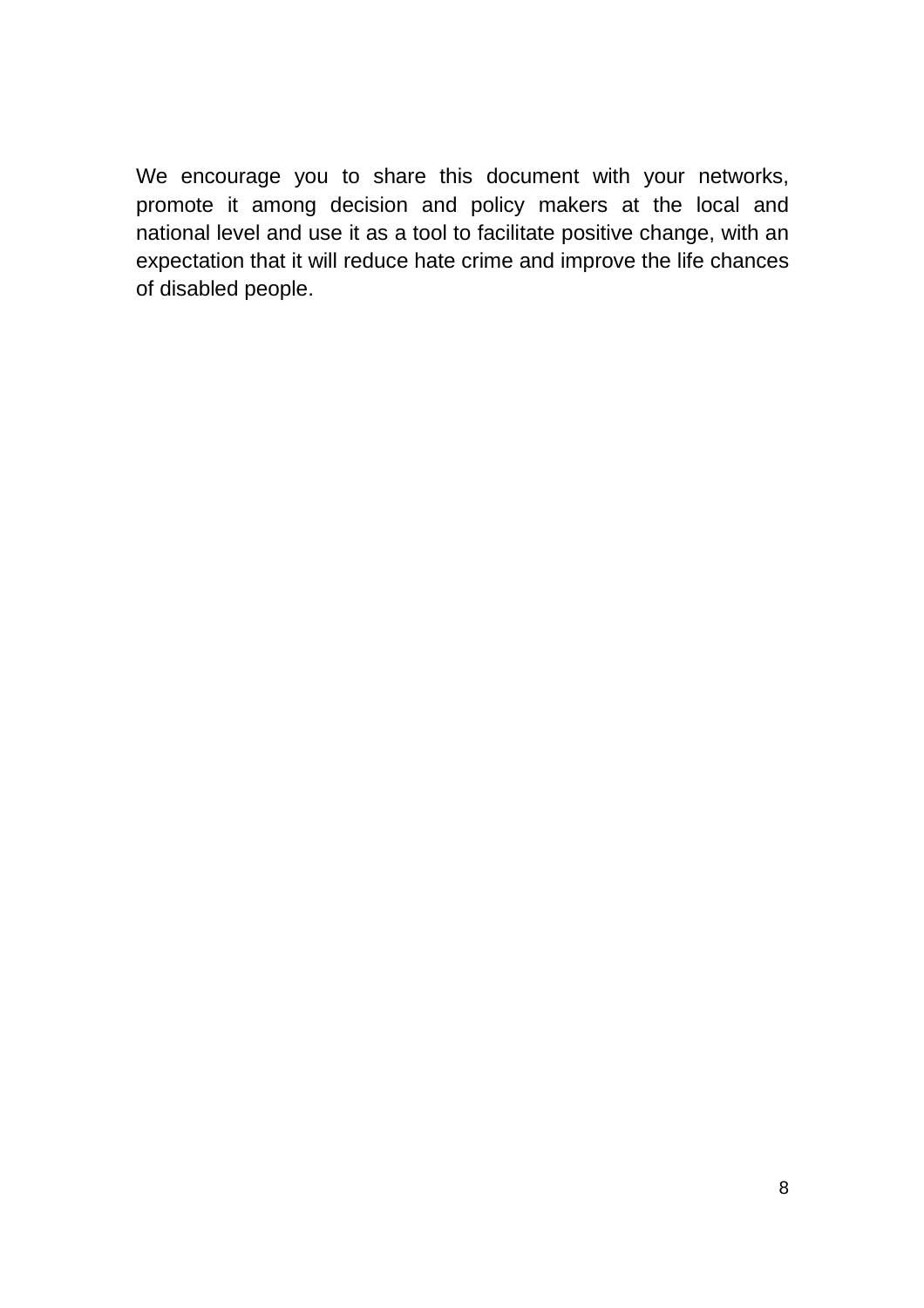# **Chapter 2: What is disability hate crime?**

## **2.1 What is a crime?**

"Crime" refers to an action which, according to the law (contained in the Criminal Code), is classed as a criminal offence and can lead to punishment. The action, sometimes referred to as a criminal offence, can cause harm to an individual, community or even a State. There are many different types of offences, which can be considered a crime. These include:

- Destroying or damaging property or possessions (Criminal Damage and Vandalism)
- Taking something that belongs to someone else and keeping it without their permission (Theft)
- Intending to or acting out an act of violence which causes physical injury to someone (Physical Assault)
- Threatening or harassing someone (Threats)

Every crime has the potential to be a hate crime; whether it is depends on the reason why the individual or the group committed the offence; in other words, their motivation (please see Section 2.2). There are many types of offences that can be considered a hate crime, including the examples above, but also:

- Sexual abuse and assault (Sexual Assault)
- Using offensive language (using words or gestures which ridicule, insult, threaten or intimidate)
- Financial exploitation (Financial Abuse)

When someone commits a crime, whether you know them or not, it should be reported; understandably, individuals may not feel safe enough to report an offence, but it is advisable to inform someone you trust. Also, if someone is a witness to a crime, then they too should be encouraged to report it to the police.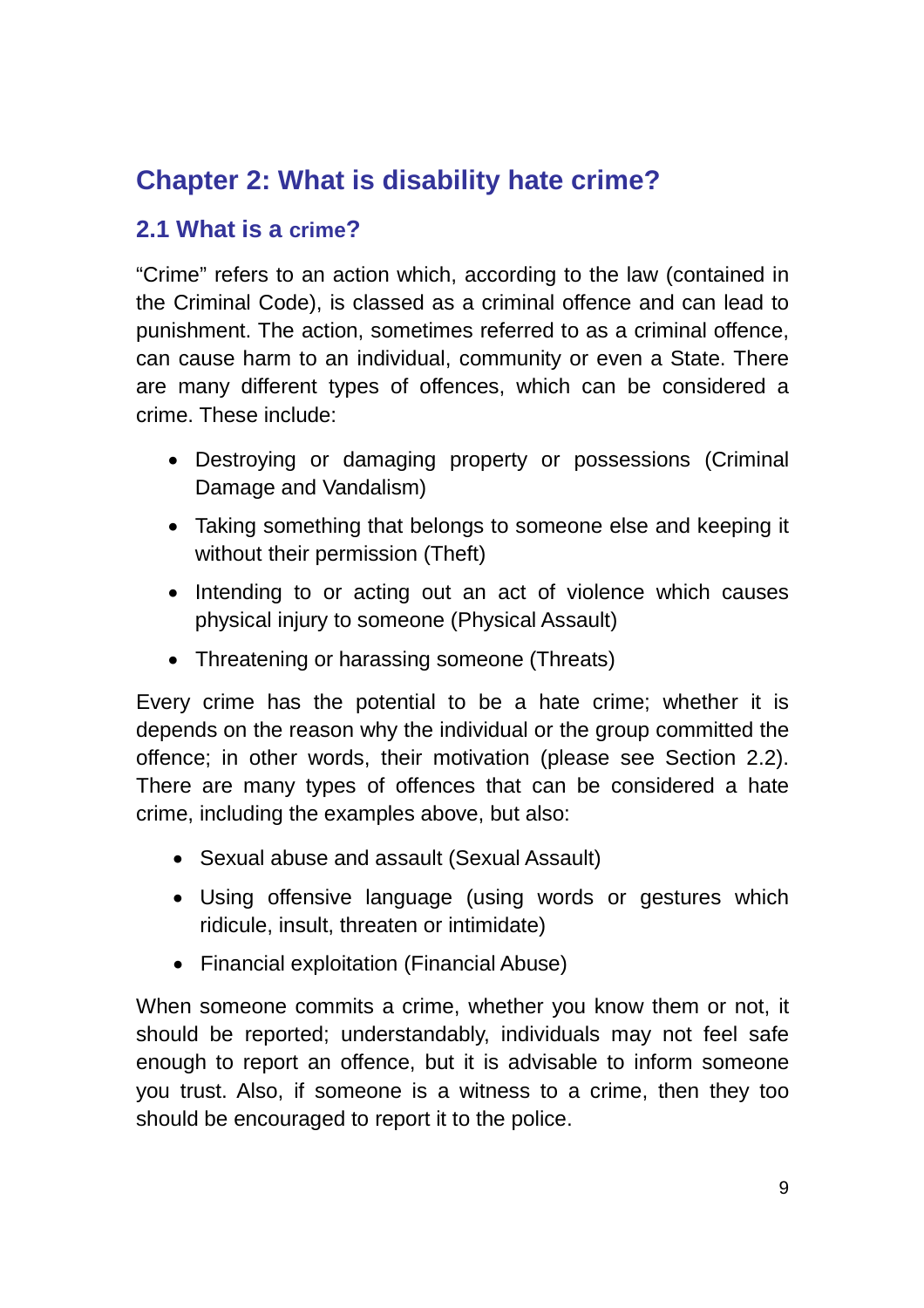## **2.2 Understanding hate crime**

*Hate crime is a criminal offence committed with a bias motivation.<sup>5</sup>*

Some have observed that the term "hate crime" can be misleading, in the sense that it is not necessary to prove "hate" in order to investigate and prosecute. Hate is an emotional state. A crime where the perpetrator does not feel "hate" towards the victim can still be considered a hate crime<sup>6</sup>.

#### **If a crime is committed with a bias motive (see Definitions), based on hostility or prejudice because of the victim(s) characteristics or background, then it can be recorded and investigated as a hate crime.**

The following "protected characteristics" can often be found in the EU Member States' Criminal Codes: disability, race, gender, language, religion or belief, national or social origin, sexual orientation or other similar grounds.

Hate crimes have the potential to reinforce the marginalisation, exclusion and isolation of disempowered groups and consequently damage relationships within communities.<sup>7</sup> This is because hate

<sup>5</sup> A definition of hate crime recognised by the OSCE Participating States, and set out in the OSCE Ministerial Council Decision 9/09. The OSCE Participating States include: Albania, Austria, Belgium, Canada, Czech Republic, Finland, Germany, Hungary, Italy, Latvia, Luxembourg, Monaco, Norway, Romania, Serbia, Spain, Tajikistan, Turkmenistan, United States, Andorra, Azerbaijan, Bosnia and Herzegovina, Croatia,

Denmark, France, Greece, Iceland, Kazakhstan, Liechtenstein, Malta, Montenegro, Poland, Russian Federation, Slovakia, Sweden, the former Yugoslav Republic of Macedonia, Ukraine, Uzbekistan, Armenia, Belarus, Bulgaria, Cyprus, Estonia, Georgia, Holy See, Ireland, Kyrgyzstan, Lithuania, Moldova, Mongolia, Netherlands, Portugal, San Marino, Slovenia, Switzerland, Turkey and the United Kingdom.

<sup>6</sup> OSCE ODIHR (2009) *Hate Crime Laws – A Practical Guide*, available at: http://www.osce.org/odihr/36426?download=true

<sup>7</sup> Schweppe, Haynes and Carr (2014), *A Life Free From Fear – Legislating for Hate Crime in Ireland: An NGO Perspective*, available at: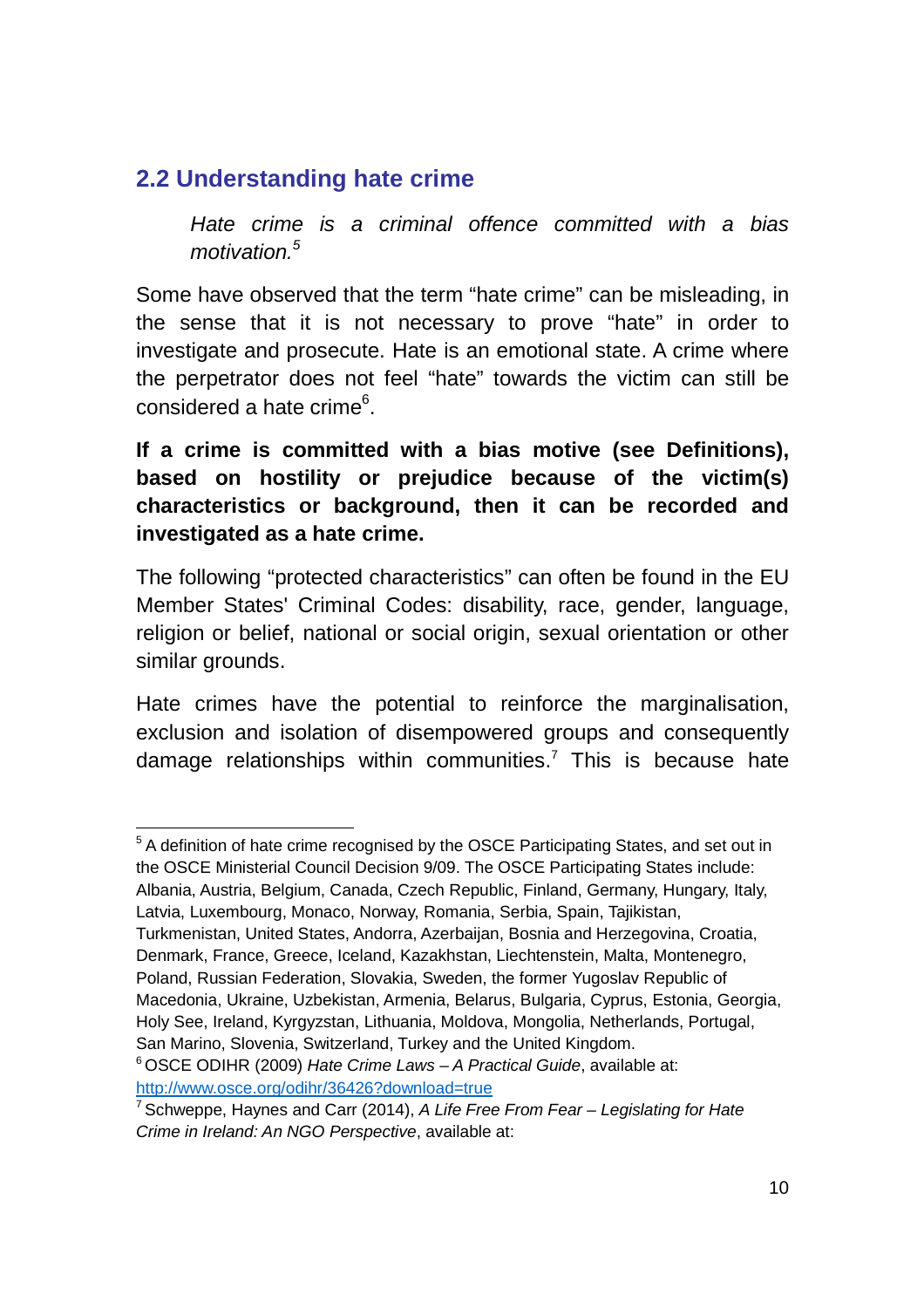crimes intimidate the victim and those associated with the victim's community or background.

Some of the reasons why perpetrators commit hate crimes have already been outlined, but it is important to recognise that such crimes can be motivated by multiple motives (sometimes referred to as biases). This happens when two or more characteristics intersect, for example, somebody is assaulted on the basis of their perceived disability and sexual orientation.

By 2012, the 57 OSCE Participating States indicated that they collect data on the following bias categories: <sup>8</sup>

| <b>Bias category</b>      | <b>Number of countries</b> |
|---------------------------|----------------------------|
| Ethnicity/origin/minority | 35                         |
| <b>Religion</b>           | 34                         |
| Race/colour               | 35                         |
| <b>Sexual orientation</b> | 21                         |
| <b>Citizenship</b>        | 16                         |
| Gender                    | 17                         |
| <b>Disability</b>         | 16                         |
| Language                  | 14                         |
| Transgender               | 11                         |
| <b>Other</b>              | 13                         |

The countries that recorded hate crimes against disabled people between 2008-2012 included: Belgium, Canada, Croatia, Cyprus, Finland, Georgia, Germany, Latvia, Lithuania, Moldova, Serbia, Slovakia, United Kingdom and Uzbekistan.

Whilst the research evidently shows that only 16 out of 57 countries are recording data on hate crime towards disabled people, it is clear that disability hate crime exists as a global issue – affecting the lives

http://ul.ie/emotions/sites/default/files/docs/Life%20Free%20From%20Fear%20- %20Reprint%20Aug28%202014%20-%20web%20version.pdf

http://tandis.odihr.pl/hcr2012/pdf/Hate\_Crime\_Report\_full\_version.pdf

<sup>8</sup> OSCE ODIHR (2013) *Hate Crimes in the OSCE Region: Incidents and Responses, Annual Report for 2012*, available at: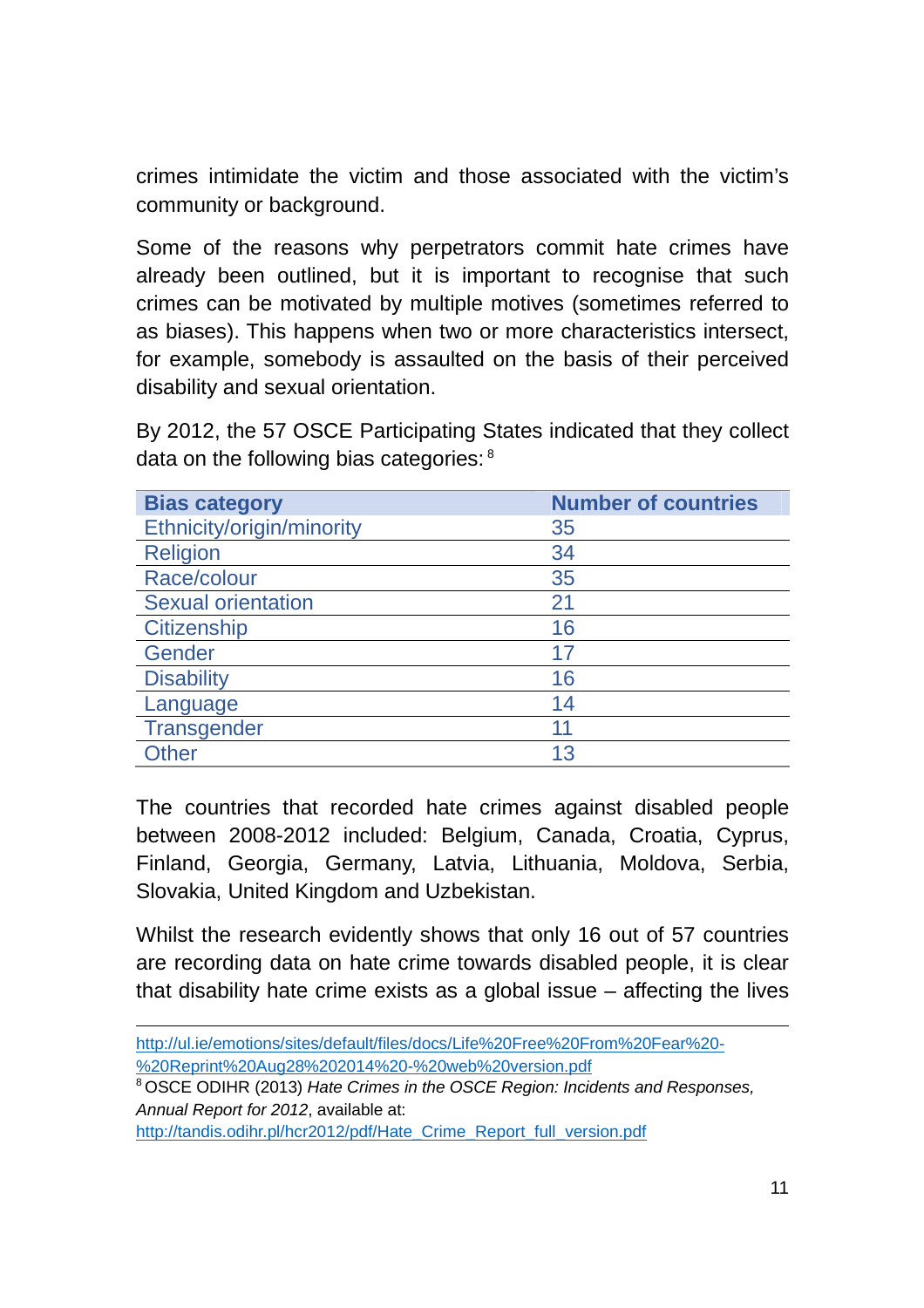of many, irrespective of their geographical location. Furthermore, where data is limited or non-existent, it raises questions over reporting and victim support. ODIHR point out that under-reporting is a significant problem across Europe<sup>9</sup>, reinforcing the lack of trust in authorities by victims and an acceptance that hate crime should be endured. Another concerning aspect of under-reporting is how it distorts statistics and creates the impression that hate crime, regardless of motivation, is less prevalent than it actually is. For this reason, ODIHR have produced an accessible and informative online resource - the Hate Crime Reporting Website at www.hatecrime.osce.org - to collect data and promote understanding. They have also published a guide on data collection and monitoring. $^{10}$ 

#### **2.3 Hate crime and disability**

There is no universal legal definition of a **disability hate crime** but ENIL recommends using the OSCE definition cited above. If someone commits a crime that is motivated by hostility or prejudice, because the victim is a disabled person or is perceived to be disabled, then the crime can be classed as a disability hate crime. In the United Kingdom, the Crown Prosecution Service and Association of Chief Police Officers state that if a criminal offence is perceived by the victim or anyone else to be motivated by a person's perceived or actual disability, then the incident will be defined as a disability hate crime. 11

It is important to be aware that not all crimes targeted towards disabled people are disability hate crimes. In order to define the type of crime, it is important to determine the motivation for committing the

<sup>9</sup> *Ibid*

<sup>&</sup>lt;sup>10</sup> The quide is available at: http://www.osce.org/odihr/datacollectionguide

<sup>&</sup>lt;sup>11</sup> Crown Prosecution Service (2007) *Policy for Prosecuting Cases of Disability Hate Crime*, available at:

http://www.cps.gov.uk/publications/docs/disability\_hate\_crime\_policy.pdf and Association of Chief Police Officers (2014) *Disability Hate Crime,* available at:

http://www.acpo.presscentre.com/Press-Releases/ACPO-response-to-the-Criminal-Justice-Joint-Inspectorate-review-of-disability-hate-crime-202.aspx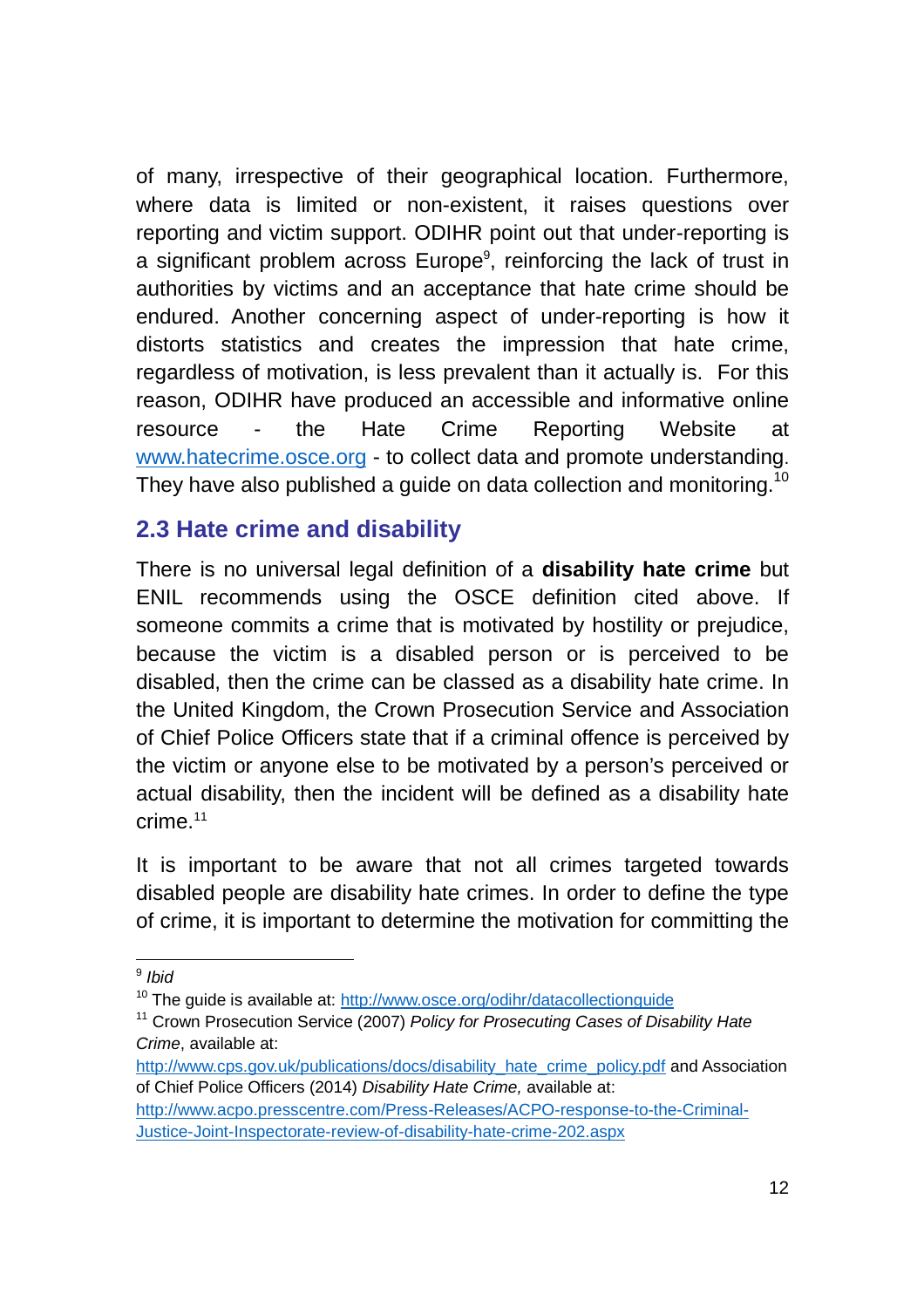crime. For example, if an individual is convicted of damaging property and is unaware that the owner is a disabled person, then this would not be considered a disability hate crime, as the perpetrator was not motivated by bias against the victim's characteristics.

## *Hate incidents*

Furthermore, it is considered important to recognise **disability hate incidents**, with strategies for monitoring and combating such behaviour suggested by disabled people and their organisations.<sup>12</sup>

Hate incidents refer to actions that could be similar to a hate crime. However, the action falls below the threshold of a crime and therefore is classed as an incident. Hate incidents can become a hate crime, once the incident is considered and classed as a criminal offence. Examples of hate incidents include:

- Distributing discriminatory literature
- Making offensive gestures at someone

It is extremely important to report or encourage others to report hate incidents, as such instances can lead to more serious hate crimes<sup>13</sup>. If attention is focused on preventing hate incidents from occurring, then it could have a positive impact on tackling hate crime.

Disability hate crimes may be one-off incidents, or systematic abuse that may continue over periods of weeks, months or even years. It can happen between strangers who have never met, between friends or within the family.

<sup>12</sup> Disability Rights UK (2012) *Let's Stop Disability Hate Crime – A guide for setting up third party reporting centres*, available at:

http://www.disabilityrightsuk.org/sites/default/files/pdf/LSDHC\_A\_guide\_for\_setting\_up\_t\_ hird\_party\_reporting\_centres\_final\_200212.pdf

<sup>13</sup> OSCE ODIHR (2009) *Preventing and responding to hate crimes – A resource for NGOs in the OSCE region*, available at: http://www.osce.org/odihr/39821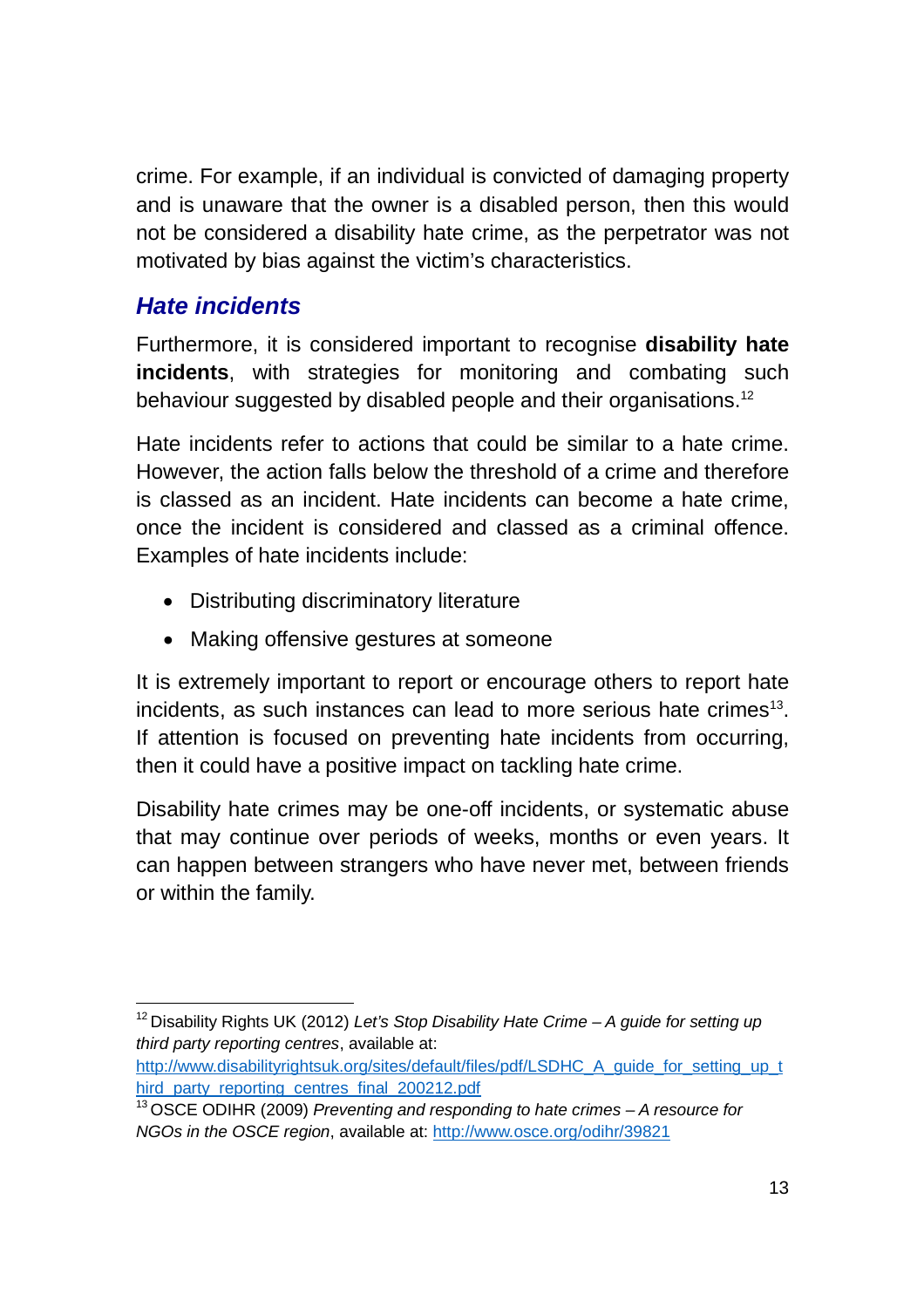## *Hate speech*

Similarly, **hate speech** and the impact it can have should also be taken seriously. Hate speech covers all forms of expression which spread, incite, promote or attempt to justify any form of hostility or "hatred" based behaviour/expressed views towards a specific group. The expressions could be considered abusive, insulting or intimidating; equally, hate speech could – deliberately or unintentionally – incite violence or discrimination. Organisations have worked to highlight this issue and attempt to address it at national and international level, for example, the No Hate Speech Movement has created the Hate Speech Watch to identify, monitor and discuss hate content across Europe.<sup>14</sup>

## *Reporting*

It is extremely important to report disability hate crimes, as it may improve the chances of identifying the person who committed the crime and arresting them for their actions; it should also encourage police, support groups and victims to work together to gather evidence and understand what support victims need. It must also be acknowledged that there are many reasons why disabled people will not report a hate crime, including:

- It may be unclear who to report to
- An assumption that the police or other authorities will not believe them
- A fear of negative consequences once they have reported the crime

By recognising a disability hate crime and reporting it, we can gather data and improve the situation for victims, as well as identify collaborative ways of working to reduce and eliminate hate crime. For

<sup>&</sup>lt;sup>14</sup> For more information, see: http://www.nohatespeechmovement.org/hate-speechwatch/instructions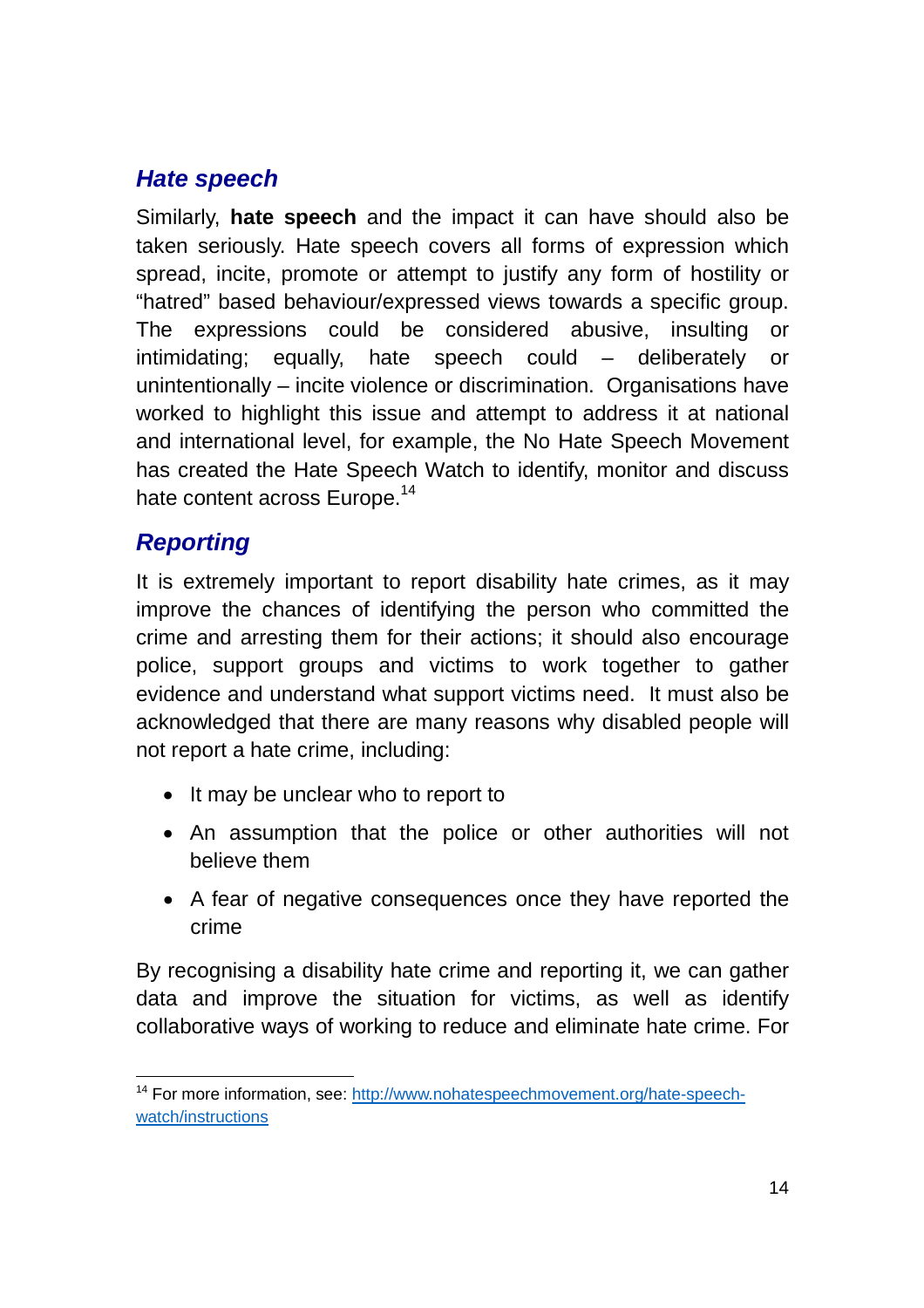example, the local law enforcement agencies can be tasked with understanding crime in the area and preventing future offences. This will hopefully lead to local and national government working collaboratively with communities to ensure the provision of support for victims and reduce disability hate crime.

## **2.4 Hate crime and Independent Living**

As set out in Article 19 of the United Nations Convention on the Rights of Persons with Disabilities ("CRPD"), disabled people have the right to make their own choices and are entitled to independence and autonomy within all aspects of their lives.

The current situation facing many disabled people is one of exclusion, isolation and reduced life chances. The majority of disabled people and their families are unaware of the CRPD and are not provided with adequate support, which is tailored to their needs, in order to achieve Independent Living. As a result, societal attitudes are changing very slowly and disabled people are still perceived as invaluable members of their community, with no or few roles and responsibilities to actively participate in society.

Disability hate crime and living independently are closely interlinked. As long as disabled people experience abuse, hostility and discrimination, this will undoubtedly impact on their aspirations and inclusion within their community. If a disabled person is continually harassed or is a victim of hate crime, then this will restrict their opportunities to participate in aspects of daily life: to go to their local supermarket, to use public transport, to leave their apartment. Furthermore, if the law enforcement agencies do not have appropriate and satisfactory methods to support and protect disabled people from such crime, then this will further marginalise and isolate them.

The Independent Living Movement has identified 12 pillars of Independent Living - the areas it believed to be the preconditions for independent living. These include: an adequate income, appropriate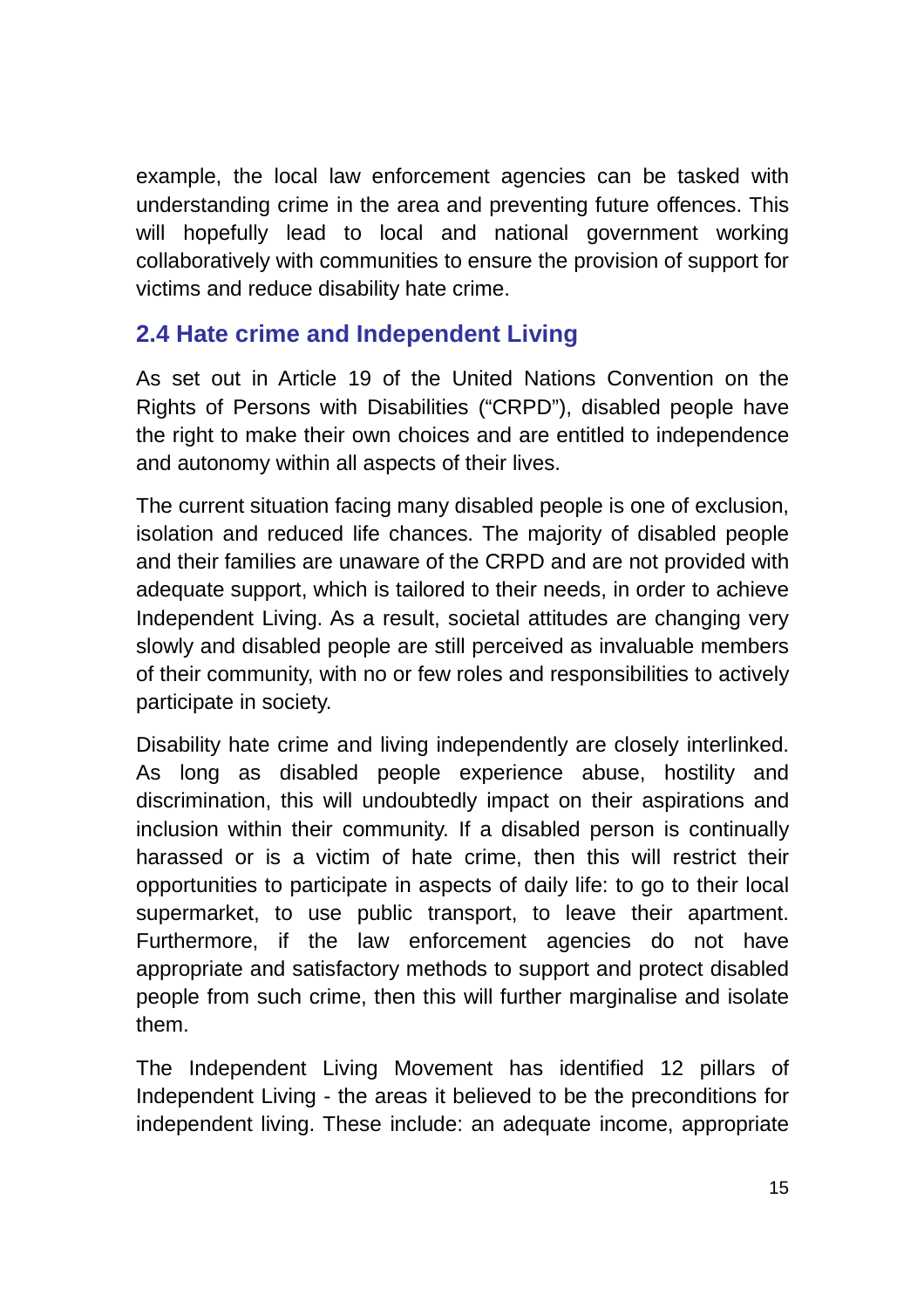and accessible health and social care provisions, full access to the environment, availability of inclusive education and training, and equal opportunities for employment. All of these areas are or can be negatively affected when a person is a victim of a hate crime or incident.

If the issue of hate crime is not addressed, it will continue to have a negative impact on disabled people's opportunities to live independently and to enjoy the full benefits of the society. For this reason, more research and awareness is needed to highlight the connection between hate crime and the right of disabled people to live independently.

## **Case study: Croatia**

Croatia has ratified all anti-discrimination treaties that are part of international law with the exception of the Revised European Social Charter, which has been signed and is in the process of ratification (as of October 2014).<sup>15</sup> Croatia signed and ratified the United Nations Convention on the Rights of Persons with Disabilities in 2007.<sup>16</sup>

The Constitution of the Republic of Croatia guarantees rights and freedoms to everyone in the Republic of Croatia regardless of race, colour, gender, language, religion, political or other belief, national or social origin, property, birth, education, social status or other characteristics. Other grounds, such as disability, age and sexual orientation, are covered implicitly as 'other characteristics' but have yet to be interpreted.<sup>17</sup>

<sup>15</sup> European Network of Legal Experts in the Non-Discrimination Field (2012) *Croatia Report*, available at: http://www.non-discrimination.net/de/countries/croatia

<sup>&</sup>lt;sup>16</sup> United Nations Enable (2014) Convention and Optional Protocol Signatures and Ratifications, available at:

http://www.un.org/disabilities/countries.asp?navid=12&pid=166

<sup>17</sup> European Network of Legal Experts in the Non-Discrimination Field (2009) *Report on Measures to Combat Discrimination – Croatia Report*, available at: http://www.nondiscrimination.net/content/media/2009%20-HR-%20Country%20Report%20LN\_final.pdf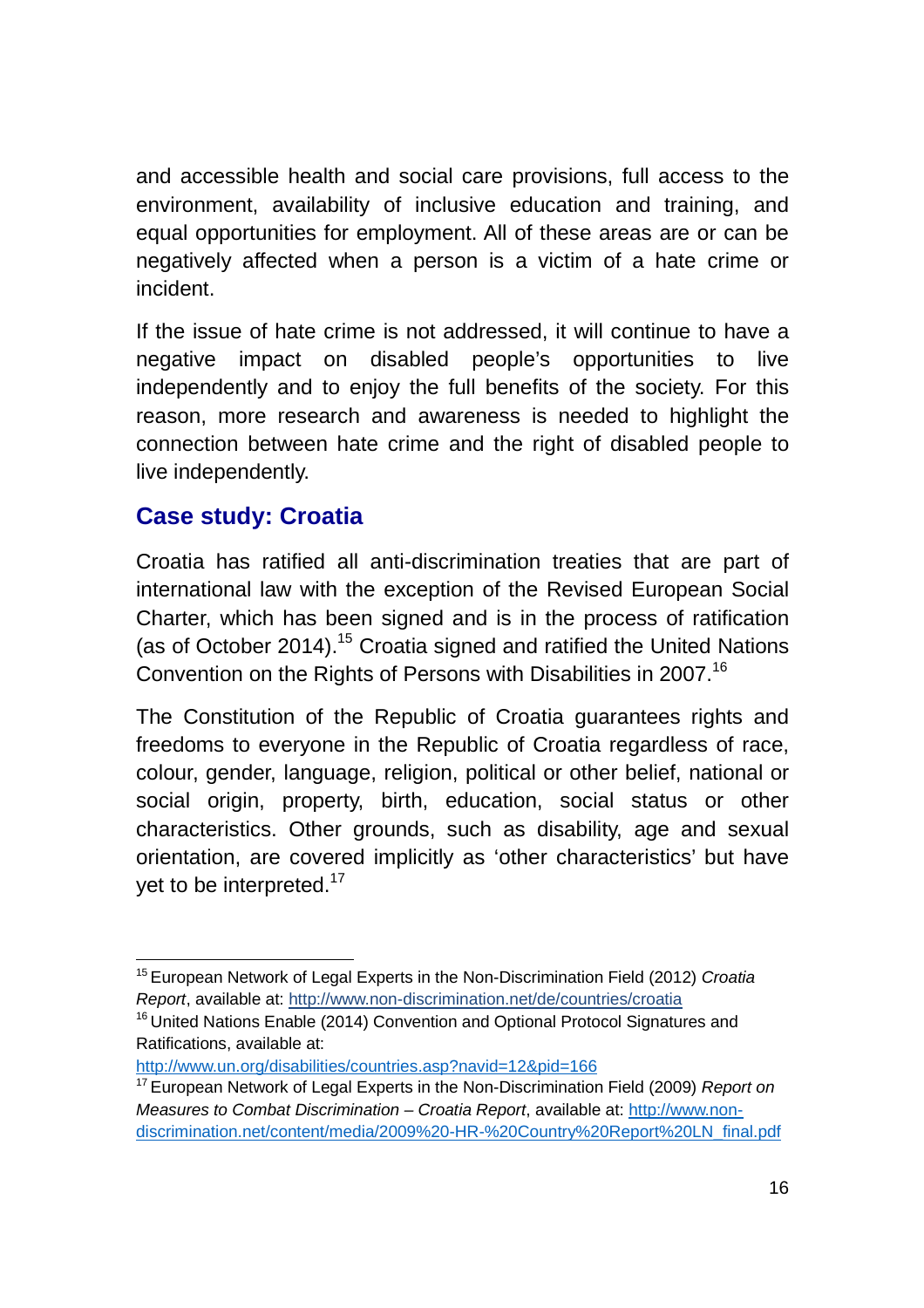The main legislation focusing on discrimination includes: the Antidiscrimination Act, the Sex Equality Act and the Employment Act. The Anti-discrimination Act grants the Ombudsperson powers as the central body for the elimination of discrimination and promotion of equal treatment; however, for disability issues, the duty falls upon the Ombudsman for Persons with Disabilities.

A new Criminal Code introducing new provisions on hate crime was adopted by the Parliament in October 2011, and came into force on 1 January 2012. While the previous provisions only included a general definition of hate crime that was applied to convictions for biasmotivated crimes, the new provisions specifically cite bias motivation as an aggravating circumstance for all crimes (except for specific crimes that already provide for bias motivation in its aggravated form). $^{18}$ 

The case of Đorđević v. Croatia (see page 20), decided by the European Court of Human Rights in 2012, is the most publicised case of disability hate crime in Croatia and can be used to raise awareness and promote action needed to tackle hate crime.

<sup>18</sup> OSCE ODIHR (2011) *Hate Crime Reporting – Report Data Croatia 2011*, available at: http://www.hatecrime.osce.org/report-data/croatia/2011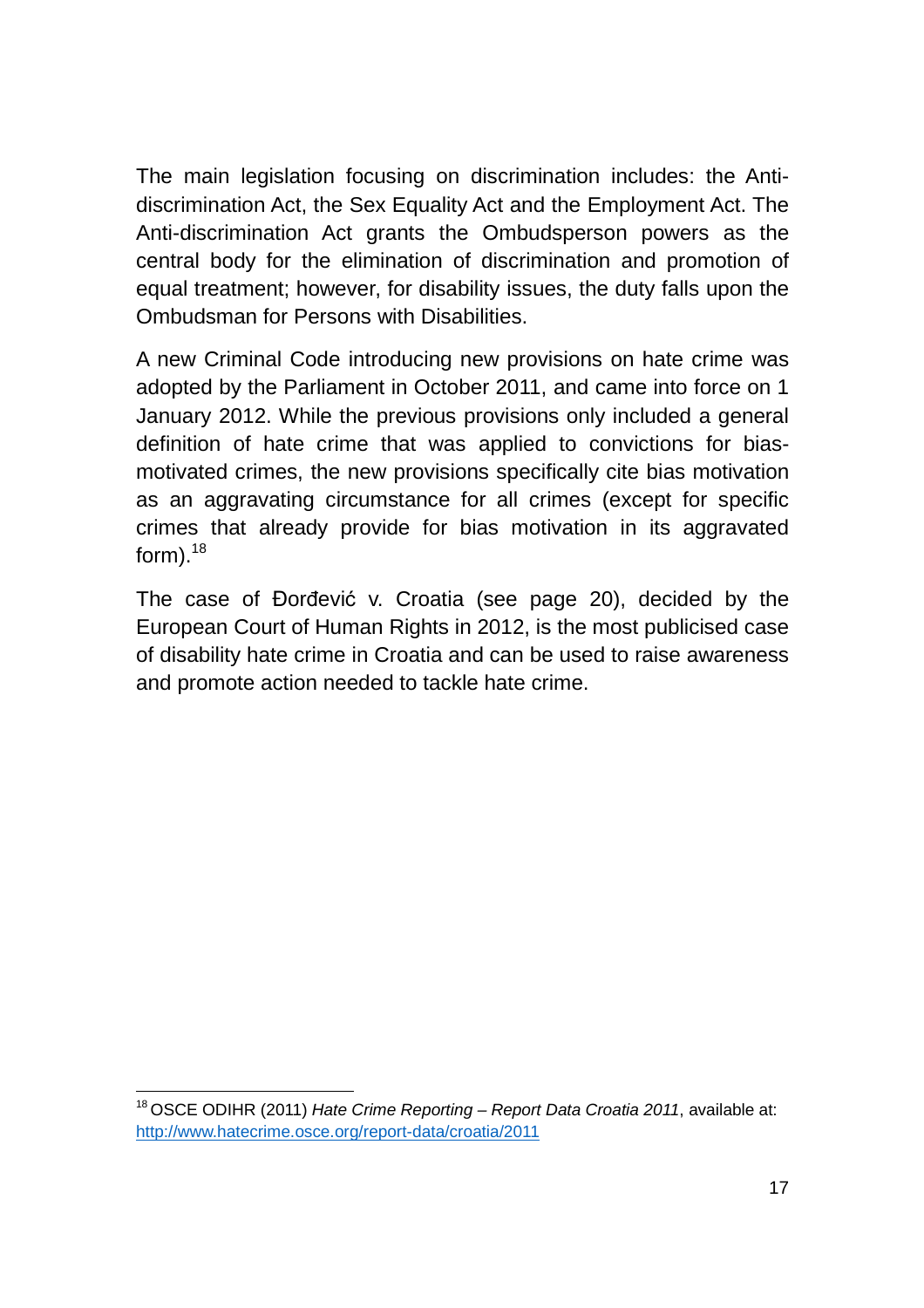# **Chapter 3: Recognising disability hate crime**

All forms of discrimination must be eradicated by improving the inclusion of disabled people within society, enacting adequate policies to prevent and deal with discriminatory practices, and by working to protect disabled people when encountering discrimination. This also includes disability hate crime, which infringes the human rights of those affected, stopping them from being able to enjoy the full benefits of living in the community.

#### **3.1 Hate crime and the effect on victims**

Hate crimes can have a major impact on victims' health and wellbeing, <sup>19</sup> as a result of the emotional distress associated with becoming a victim of crime – regardless of the type of offence. Victims of hate crimes may experience higher levels of anxiety, anger, intense fear, further isolation and feelings of vulnerability and depression. It is extremely important to be aware of the emotional impact of a crime, in order to be able to provide appropriate support to the victims. Law enforcement agencies, NGOs and other community groups must work to ensure appropriate support initiatives exist for when victims are reporting and reflecting on their experience of disability hate crime.

The fear and anxiety caused by a disability hate crime can have a substantial negative effect on an individual's wellbeing, their interaction within the community and with their peers – reducing their overall quality of life. It can also extend beyond individuals and affect the family and wider community to which the individual belongs. Members of the same group could potentially live in fear of a similar attack taking place on them, while members of other commonly targeted groups could also be reminded of their vulnerability to similar

<sup>19</sup> Latvian Centre for Human Rights (2008) *Psychological Effects of Hate Crime – Individual Experience and Impact on Community*, available at: http://cilvektiesibas.org.lv/site/attachments/30/01/2012/Naida\_noziegums\_ENG\_cietusaji em\_Internetam.pdf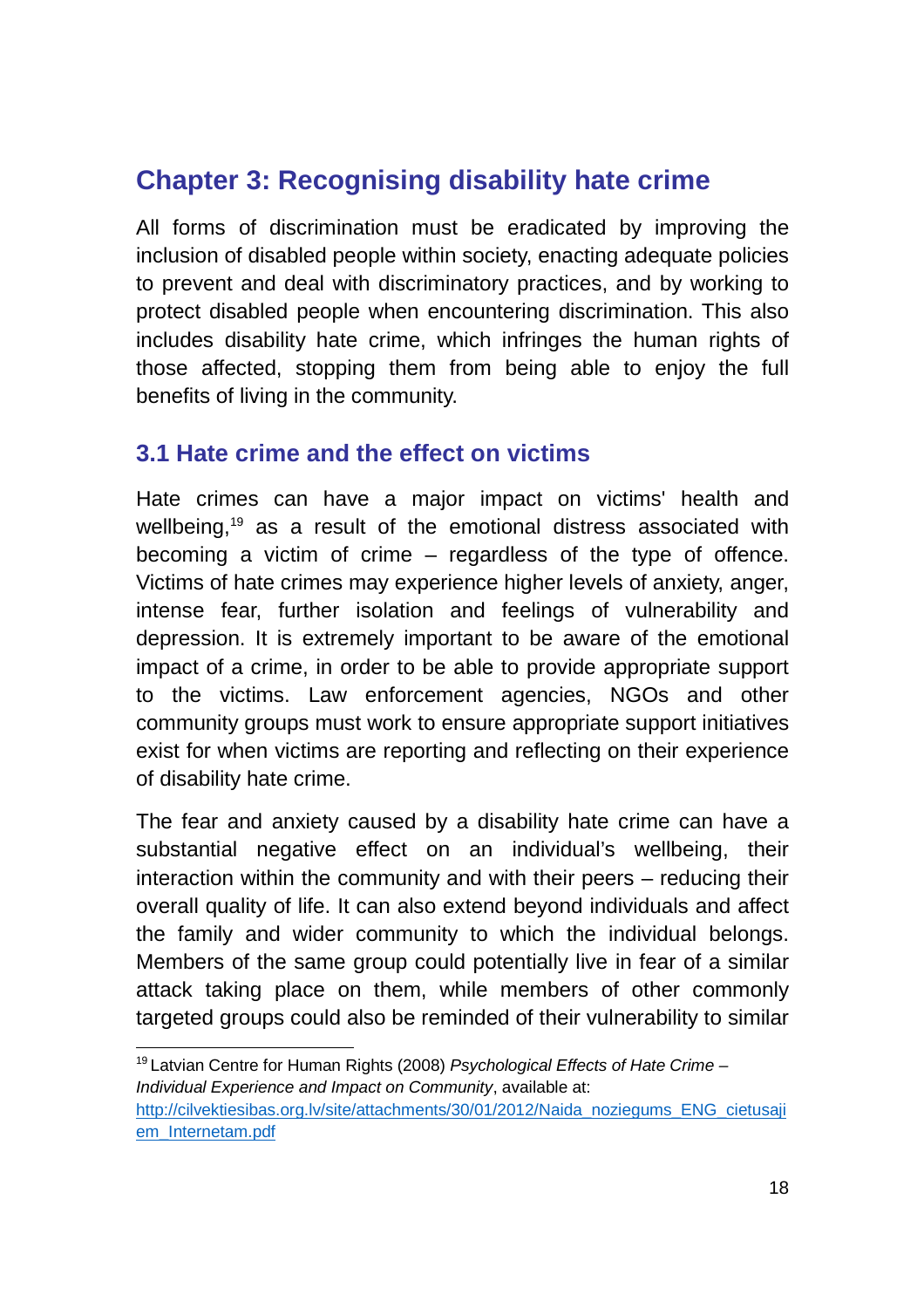attacks. The behaviour and actions of victims and their communities may also be impacted. Victims of hate crimes, and the groups to which they belong, may avoid particular businesses or streets and adjust their daily routines, clothing, and appearance for fear of being targeted.<sup>20</sup>

#### **Case study: Đorđević case**

The case of Dalibor Đorđević<sup>21</sup> and his mother Radmila can help demonstrate how disability hate crime affects victims. Both were Croatian nationals of Serbian ethnicity, living together in social housing provided by the Zagreb Municipality. Dalibor was born in 1977 and had a physical impairment and a learning disability. From 2006, Dalibor and Radmila were subjected to ongoing abuse and harassment from children and young people in their neighbourhood. Most harassment consisted of anti-social behaviour, including: namecalling, spitting, lewd comments, yelling, insulting drawings on the pavement in front of the Dalibor and Radmila's flat and causing damage to the pairs' balcony, windows and door. From 2009, the harassment sometimes escalated into serious acts of physical violence. The harassment mostly occurred at the same time of the day, sometimes even daily – in the afternoon when children returned from school, and in the evening when they congregated around a bench situated in front of the Đorđević's ground floor flat. Sometimes, the anti-social behaviour persisted into the night. Harassment was

<sup>20</sup> Journal of the Institute of Justice and International Studies (2003) *Papers from the March 2003 - Counter-Terrorism and Civil Liberties Conference*, available at: http://www.ucmo.edu/cjinst/issue3.pdf; Beadle-Brown, Richardson, Guest, Malovic, Bradshaw and Himmerich (2014) *Living in Fear: Better outcomes for people with learning disabilities and autism – Main Research Report – January 2014*, available at: http://www.mcch.org.uk/pages/multimedia/db\_document.document?id=8009; Equality and Human Rights Commission (2012) *Hidden in Plain Sight: Inquiry into disabilityrelated harassment,* available at:

http://www.equalityhumanrights.com/sites/default/files/documents/disabilityfi/dhfimain.pdf  $21$  Interights (2014) Dordevic V Croatia, available at: http://www.interights.org/dordevic/index.html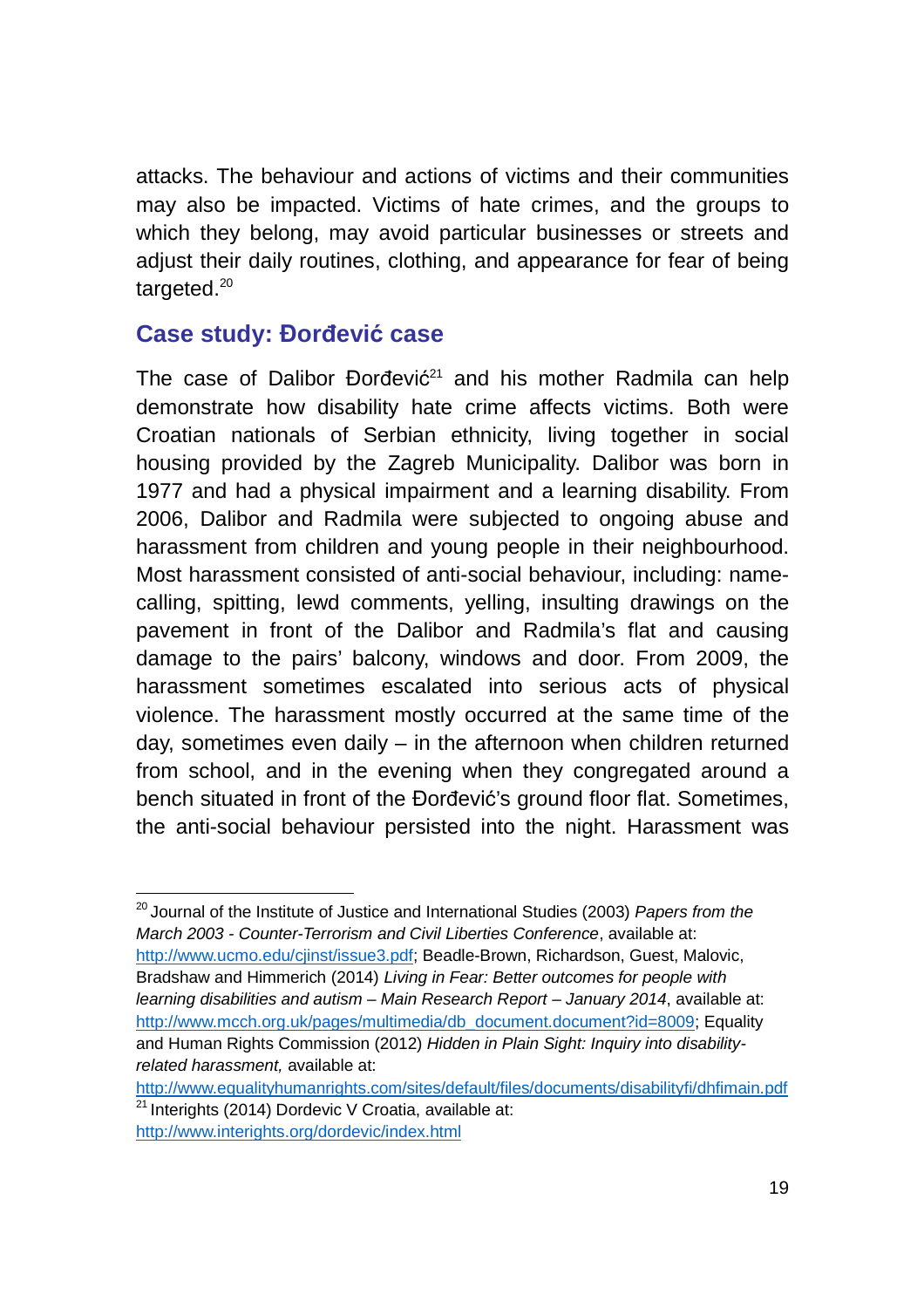provoked by a combination of factors, including Dalibor's disability, both the pairs' ethnicity and their marginal social status (i.e. poverty).

As a result of the ongoing harassment and abuse, Dalibor experienced a high degree of anxiety and fear, as well as missed opportunities in terms of developing an independent and inclusive lifestyle. Radmila and Dalibor had to change their daily routines, by avoiding going out at certain times of the day, by taking alternative, longer routes to local amenities, and by taking walks in a park situated far from their neighbourhood.<sup>22</sup>

## **3.2 Monitoring of disability hate crime**

The OSCE participating States have agreed to work towards ensuring "the law will prohibit any discrimination and guarantee to all persons equal and effective protection against discrimination on any ground"<sup>23</sup>. In addition, the 57 countries have committed to ensuring human rights and fundamental freedoms to their citizens "without distinction of any kind, such as race, colour, sex, language, religion, political or other opinion, national or social origin, property, birth or other status".<sup>24</sup>

There is no agreement among the OSCE participating States as to which groups should be included within the "**protected characteristics**" of hate crime laws. "Race", religion and ethnicity are commonly understood as being characteristics that should be protected under hate crime laws but, otherwise, there is a divergence of opinion among countries and policymakers on this issue. For this reason, it is vital that groups of disabled people work with other grassroots community groups, local and national human rights

 $22$  Interights (2012) Dordevic V Croatia Judgement, available at: http://www.interights.org/files/230/DORDEVIC%20v%20CROATIA.docx

<sup>23</sup> People's Movement for Human Rights Education (2014) *Human Right to Freedom from Discrimination*, available at: http://www.pdhre.org/rights/discrimination.html

 $24$  United Nations (2014) The Universal Declaration of Human Rights, available at: http://www.un.org/en/documents/udhr/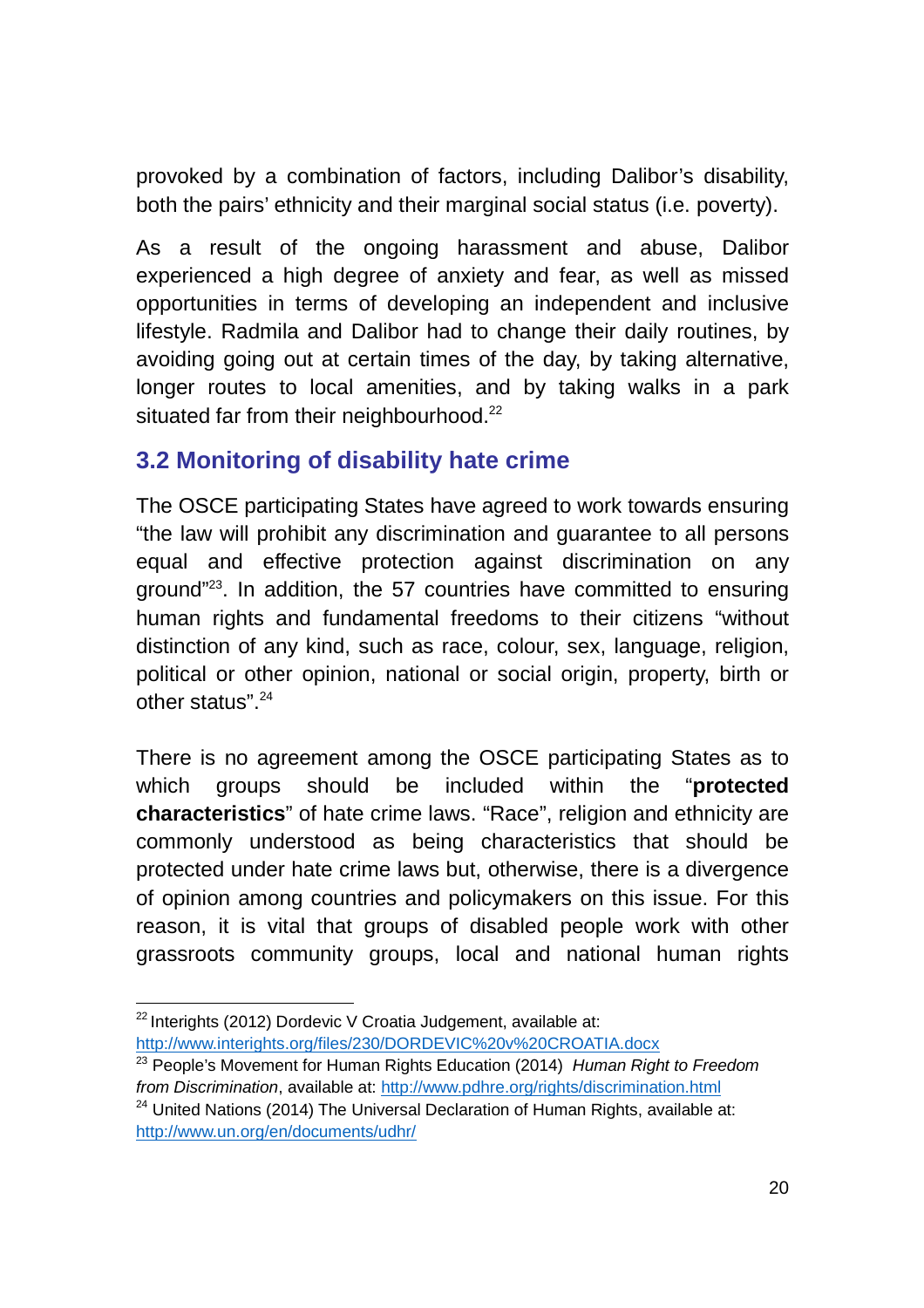organisations and local and national policy makers, to ensure that disability is recognised as one of the "protected characteristics" in the relevant legislation.

Official monitoring of disability hate crimes and incidents, carried out by the OSCE participating States, non-governmental organisations and other civil society groups, has produced some interesting data. In 2012, a select number of countries reported about the collection of data on crimes and incidents motivated by bias against disabled people<sup>25</sup>. These are presented in the box below.

The data reflects some efforts made to identify, record and – hopefully – tackle disability hate crime. The OSCE participating States that monitor disability hate crime can use the data collected to improve protections in their national legal systems and to develop tools to tackle and prevent future hate crimes. Where States have not provided data, it raises concerns about their willingness and/or capacity to tackle hate crime towards disabled people.

**Box: Data on crimes and incidents motivated by bias against disabled people**

#### *Finland*

Official law-enforcement figures recorded 19 cases of crimes based on bias towards disabled people, including eight physical assaults, four cases of disturbance of the peace, and one case of damage to property.

<sup>25</sup> OSCE ODIHR (2013) *Hate Crimes in the OSCE Region: Incidents and Responses, Annual Report for 2012*, available at: http://tandis.odihr.pl/hcr2012/pdf/Hate\_Crime\_Report\_full\_version.pdf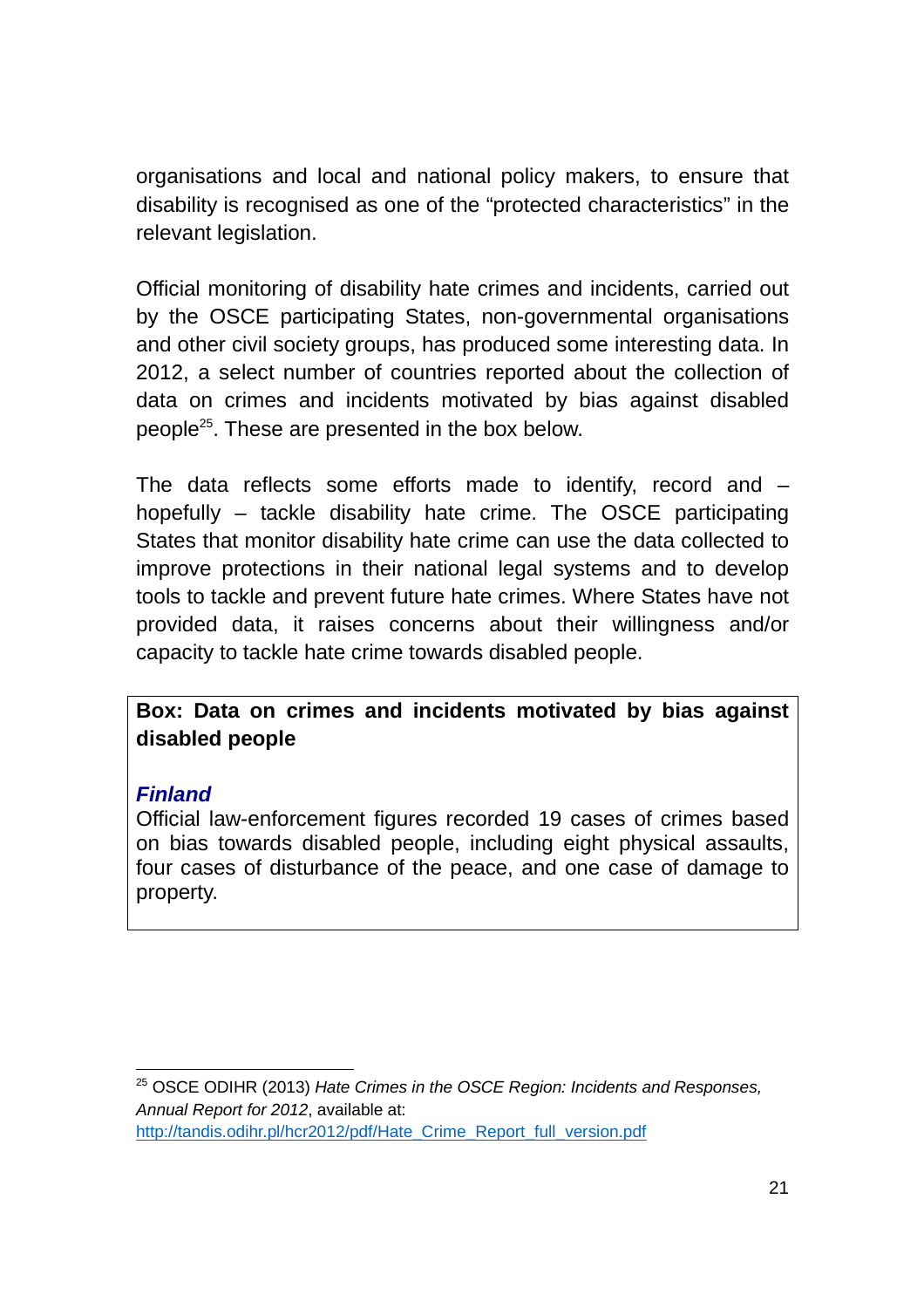#### *Germany*

Official law-enforcement figures recorded 29 crimes based on bias against disabled people, two of which involved violence. The NGO RAA Saxony reported the murder of an older man perceived to have mental health problems. The NGO Amadeu Antonio Foundation reported two physical assaults against homeless men.

#### *Hungary*

A case was reported in which a homeless person was attacked by a group of three people that was investigated as an attempted murder.**<sup>26</sup>**

#### *Russian Federation*

No official data on hate crimes against disabled people or against people from other groups were reported to ODIHR.

#### *Spain*

No official data on hate crimes against disabled people or against people from other groups were reported to ODIHR.

#### *Switzerland*

No official data on hate crimes against disabled people or against people from other groups were reported to ODIHR. The Foundation against Racism and Anti-Semitism reported a physical assault against a male wheelchair user causing him to fall out of his chair and inflicting serious injury.

#### *United Kingdom*

Official law-enforcement figures in England, Wales and Northern Ireland recorded 1,853 crimes motivated by bias against people with disabilities in 2012. No information was provided by NGOs.

 $26$  Hungary submitted a case example based on homelessness. In some instances, individuals may experience hate crime linked to one or more of the protected characteristics, i.e. an individual is homeless and has a mental health condition. The data collected could indicate that the individual was homeless and disabled.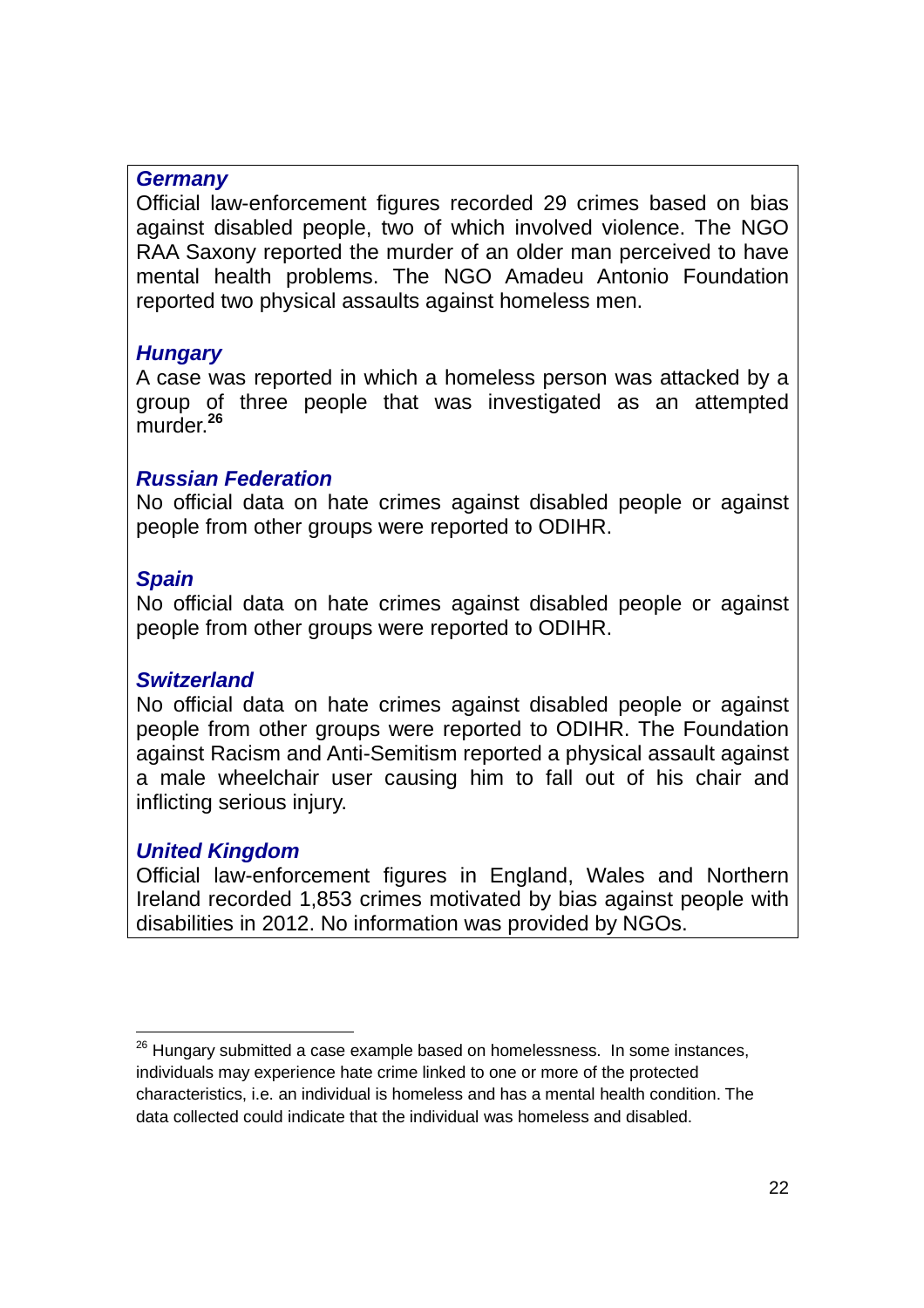# **Chapter 4: Reporting a disability hate crime**

*"Hate incidents often lead to a serious crime. Report them and take them seriously"*

Senada Halilčević, Association for Self-advocacy and President of the European Platform of Self-advocates (EPSA)

Whilst the route to reporting and following up on disability hate crime is specific to the law and procedures within each country, there are general principles associated with reporting a disability hate crime that can be applied anywhere.

Key advice for disabled people who would like to report hate crime or hate incidents:

- Ensure you are in a safe position to report:
- If you or anyone else is seriously hurt then seek medical attention first;
- Request support if you feel it would help you this could be advocacy, emotional support or guidance on informing you of the process for reporting the crime or incident;
- When reporting the hate crime to someone you trust, explain your access needs, so the right level of support can be identified and provided – this will help ensure that you are fully included within the process;
- Inform the person writing the crime or incident report if you know of any witnesses. Incidents should always be reported; this could be to:
	- o Law Enforcement Agencies;
	- o Disabled People's Organisations;
	- o An individual you trust.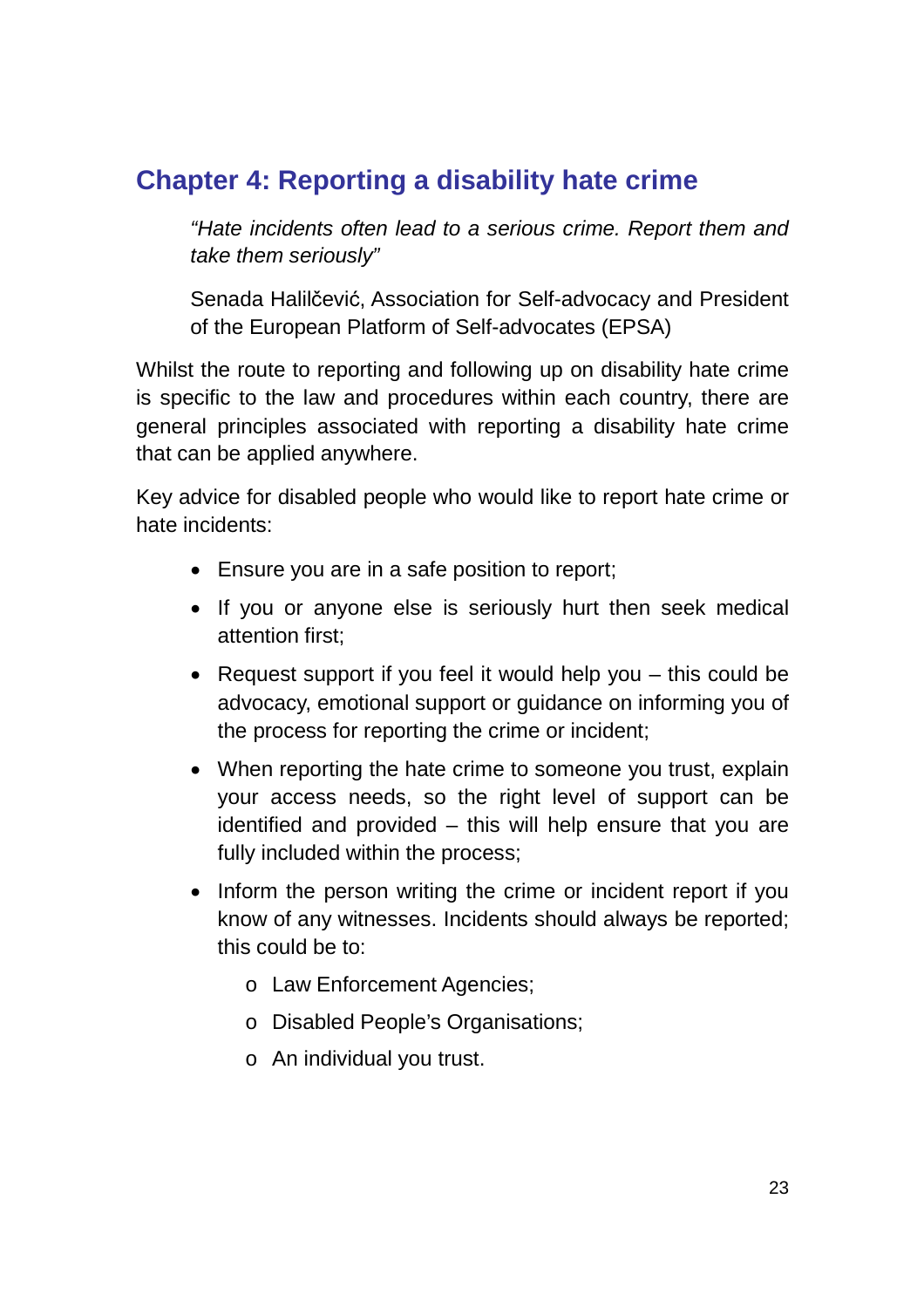## **4.1 How to report a disability hate crime**

Anyone should be supported and encouraged to report a hate crime – whether you are a victim, a witness or someone who has subsequently been informed about a hate crime taking place. In most instances, you should directly inform the police if you are aware of a crime taking place.

If you or someone else's life is in danger, you must contact the emergency services using the country-specific number.

## **4.2 Role of the law enforcement and other services**

In many countries, there is very little information and public awareness produced by the law enforcement and other authorities on how to report hate crime. In addition, there tends to be lack of communication and information sharing between police and prosecution services on how hate crimes and incidents are reviewed.

If you have been a victim of disability hate crime, there are several routes you can take. Whilst it is best to report a disability hate crime to the police, if you feel that this is not an option, then you should tell someone – possibly a friend, family member or somebody who can advocate on your behalf. By doing this, they can support you or inform the local law enforcement personnel on your behalf about the crime.

## **4.3 Role of disabled people's organisations**

It is useful to determine if there are any local or national Disabled People's Organisations that support individuals with hate crimerelated issues. There may be a dedicated disability hate crime reporting or information site, <sup>27</sup> operated by a community or civil society group. These reporting sites may have an agreed way to pass on information straight to the police, keeping your identity a secret in

<sup>27</sup> See, for example: http://disabilityhatecrime.org.uk/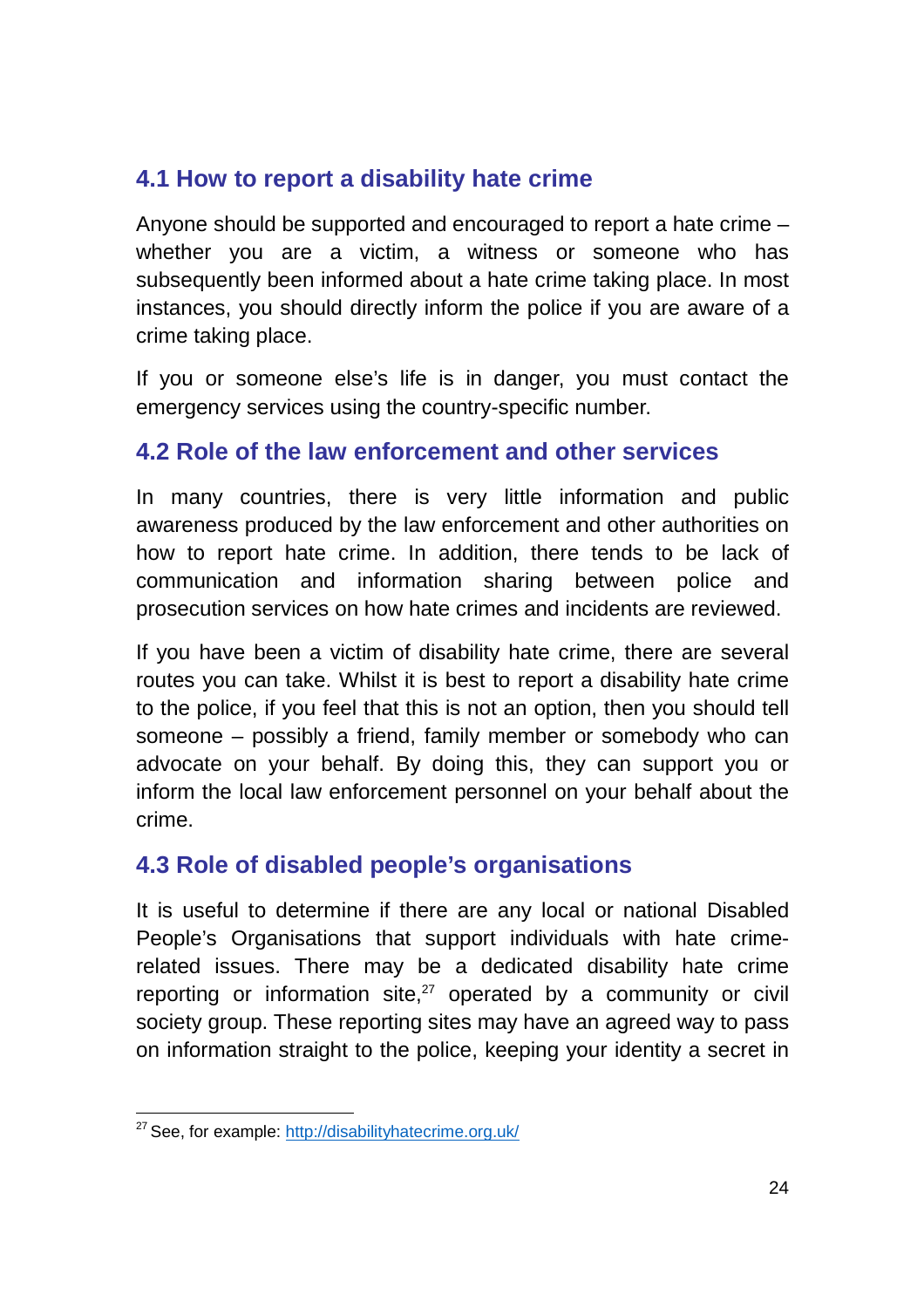the process. They may also have links to support organisations that can offer further guidance to victims of disability hate crimes.

It is also advisable to inform such organisations if you feel your report is not being taken seriously, as well as following the appropriate procedure for making a complaint.

## **4.4 The importance of evidence**

When reporting a disability hate crime, it is important to provide as much information as possible. Initially, it can be useful to adopt the "What, How and Why" method, as proposed by this guide:

| <b>What</b>          | • What happened?                                |
|----------------------|-------------------------------------------------|
| <b>How</b>           | • When did it happen?                           |
| (Further             | • Where did it happen?                          |
| <b>Information</b> ) | • Was the victim injured?                       |
|                      | • Details of property affected or witnesses     |
|                      | present?                                        |
| <b>Why</b>           | • Why is it considered a disability hate crime? |

"Let's Stop Disability Hate Crime" guide<sup>28</sup>, published by Disability Rights UK, suggests taking the following three steps when reporting a hate crime:

- Keep a diary of all the incidents and crimes that you have experienced and record as much information about how and when they happened.
- Print and keep copies of any messages that are relevant to the crime or incident.
- Photograph any damage inflicted to your property or possessions.

<sup>28</sup> Disability Rights UK (2012) *Let's Stop Disability Hate Crime – A guide for disabled people*, available at:

http://www.disabilityrightsuk.org/sites/default/files/pdf/LSDHC\_A\_guide\_for\_disabled\_pe ople\_final\_2002121.pdf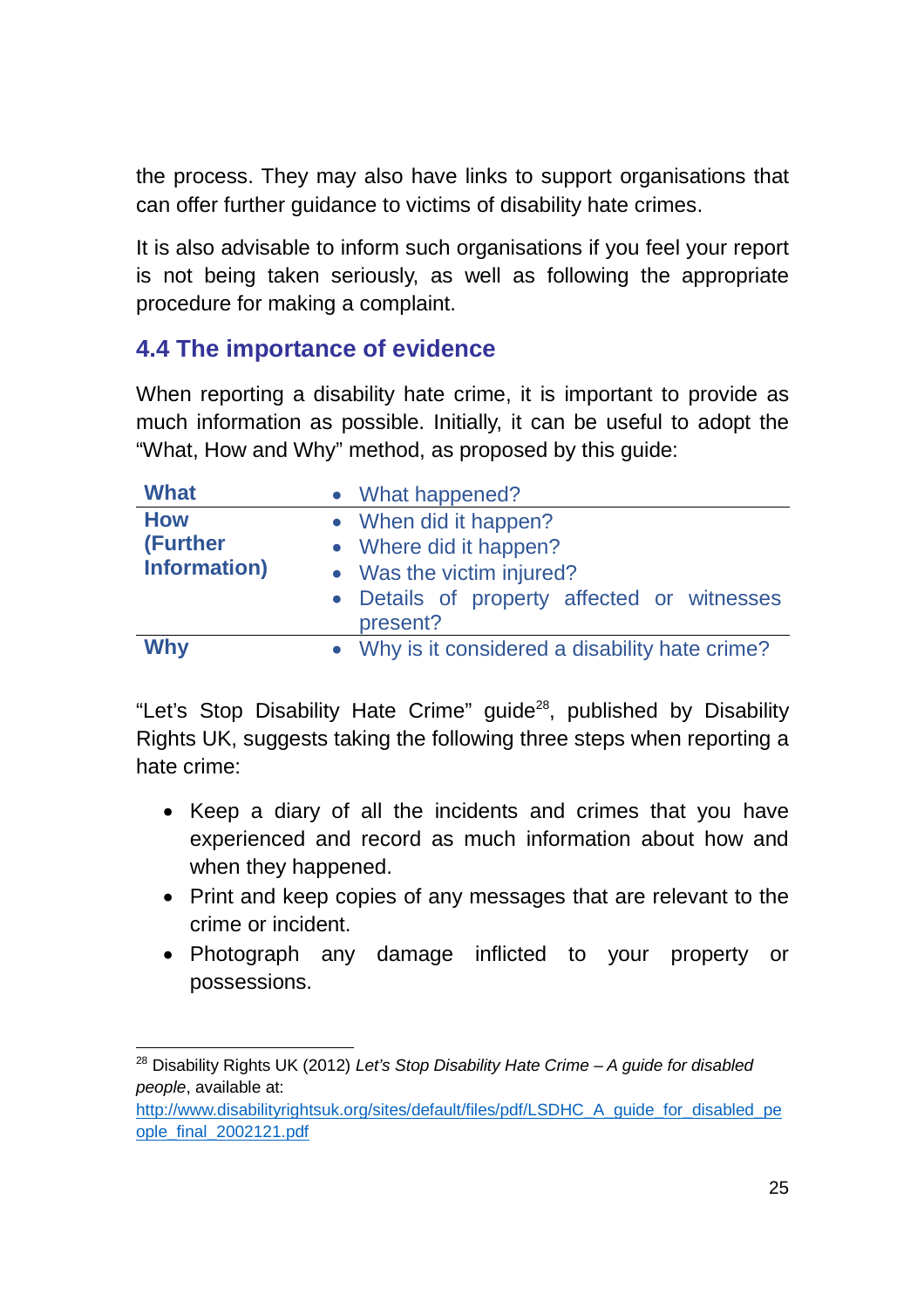# **Chapter 5: Reducing disability hate crime**

ENIL's goal is to ensure that all disabled people, regardless of their impairment or background, have the opportunity to exercise choice and control over all aspects of their lives. Ensuring that our lives are void of any harassment, discrimination and abuse is an important part of that goal.<sup>29</sup>

ENIL has identified a number of actions that should be taken by disabled people's organisations, law enforcement agencies and others in order to tackle disability hate crime.

## **5.1 Recommendations for action**

## **Positive action from disabled people's organisations**

DPOs have an important role to play in supporting measures to combat hate crime, including **offering guidance to victims** and **facilitating dialogue** between local services and communities.

Organisations of disabled people must have a fair and realistic opportunity to work with those involved in disability hate crime processes and systems. They should be encouraged to design, develop and deliver services and support initiatives for victims of hate crime – in the spirit of 'co-production' (see Definitions) - as this can help reduce tensions in the disability community and foster positive dialogue with local governmental and police services.

## **Positive action from law enforcement agencies**

OSCE – ODIHR produced a set of recommendations, based on their findings. <sup>30</sup> With regards to criminal justice and law enforcement

 $29$  European Network on Independent Living (2014), available at: http://www.enil.eu/about-enil/

<sup>&</sup>lt;sup>30</sup> OSCE ODIHR (2013) Hate Crimes in the OSCE Region: Incidents and Responses, Annual Report for 2012, available at:

http://tandis.odihr.pl/hcr2012/pdf/Hate\_Crime\_Report\_full\_version.pdf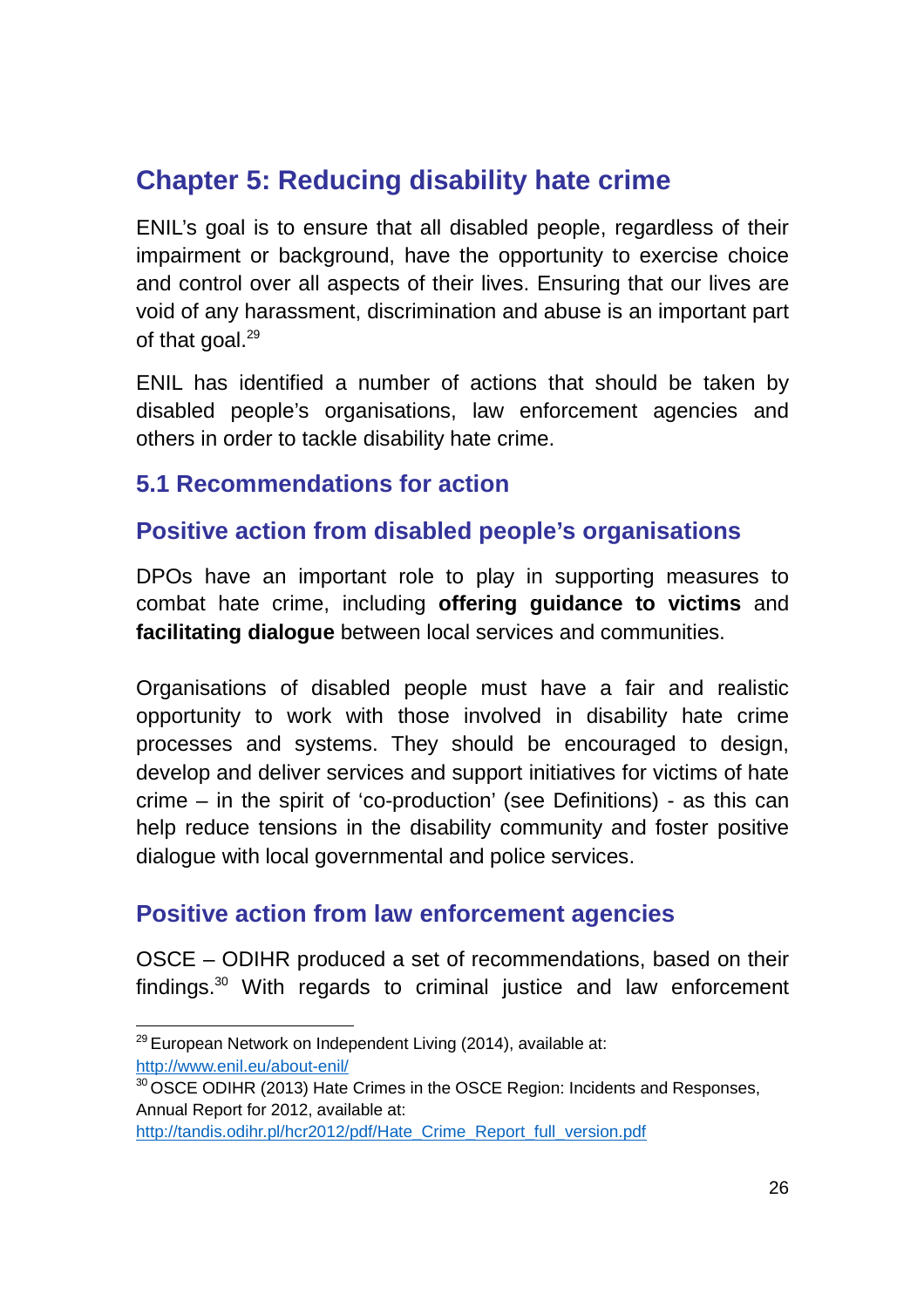agencies, ODIHR recommended that countries should consider taking further **measures** to ensure that law-enforcement officials, prosecutors and judges are well equipped to prevent and respond effectively to hate crimes.

- This could include **conducting awareness-raising and education activities**, particularly with law enforcement authorities, as well as establishing **positive and sustainable relationships** between criminal-justice agencies and victim groups, with a view to encouraging victims to report hate crimes and witnesses to contribute to solving and prosecuting hate crimes.
- There is also the need to create **local partnerships** between community groups and law-enforcement agencies, in order to report regularly on issues of concern and follow up on incidents. This can also serve as an early warning of rising tensions and enable proper resource allocation.
- One of the most important actions to be taken is raising awareness amongst **children and young people** of what disability hate crime is. It is vital that they understand not only the hurt, pain and anguish that disability hate crime could cause to victims, but also the impact that having a criminal conviction could have upon the perpetrator. This has been achieved in the UK with a number of stakeholders, including local police and prosecution services, collaborating together to develop student lesson plans which raise awareness and challenge current thinking about disability hate crime.

The proposed measures should lead to efforts from the community and younger generations to challenge hate crime attempts and, in cooperation with civil society, counter incitement to imminent violence and hate crimes, including through the Internet and social media.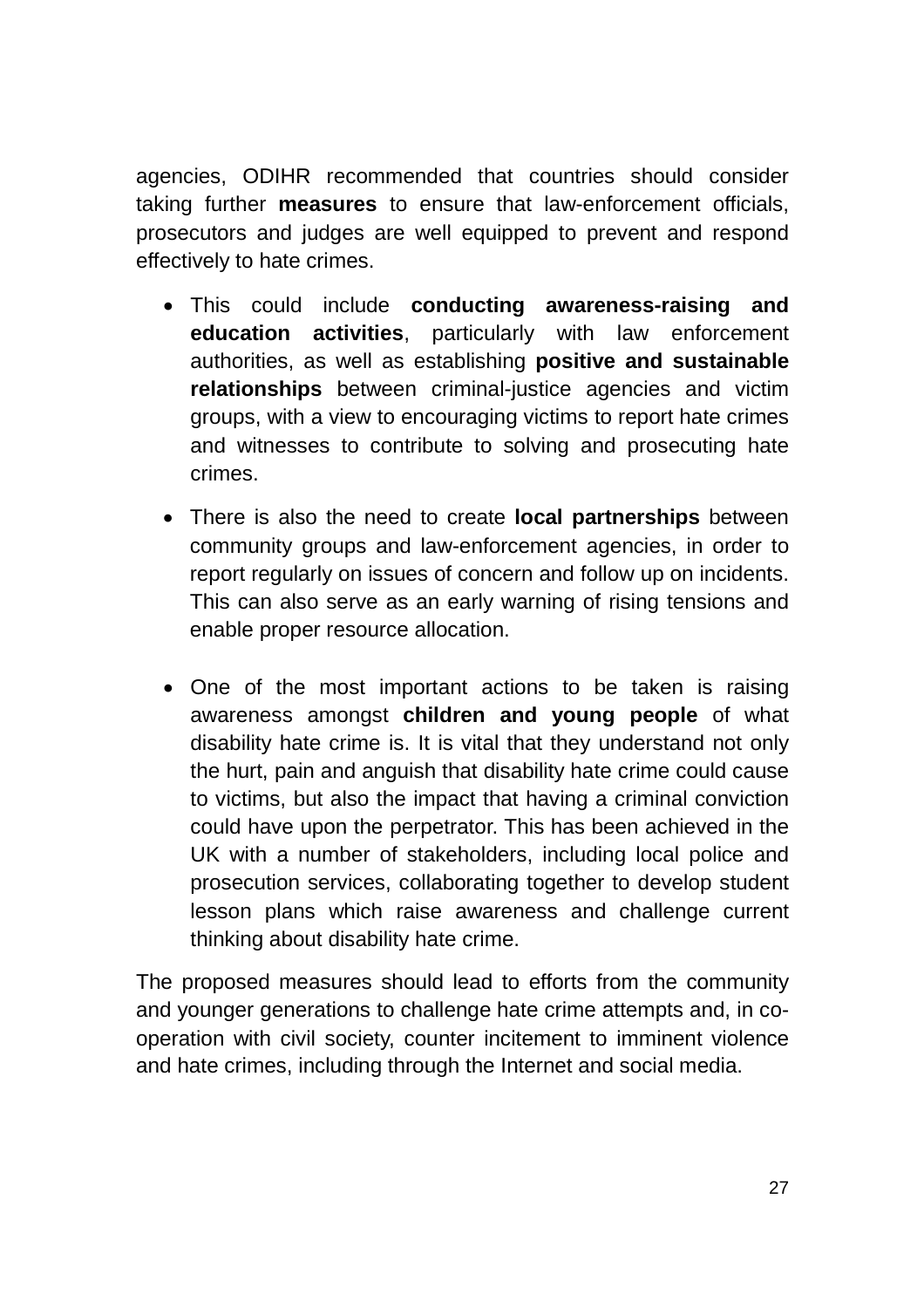## **Positive action from governments**

Governments can use their power and influence to help ensure police are democratically accountable to the communities they serve, as well as provide resources and support to local areas to develop hate crime strategies that reflect local needs. Their role, at a national level, can be to establish **national initiatives to combat hate crime**, record **data** from across the country and **set commitments and objectives**.

From a national perspective, the focus can be on:

- **Preventing hate crime** by challenging the attitudes that reinforce it and outlining early intervention strategies to prevent it from escalating;
- Creating **accessible reporting mechanisms** and **providing holistic support services** for victims – which will hopefully increase victim confidence and foster proactive local partnerships.

Governments can promote the importance of protecting the human rights of all citizens and residents, with a particular focus on those considered marginalised and isolated from the mainstream society.

Finally, those in decision-making positions need to recognise the wealth of knowledge and skills that disabled people have when recognised as experts by experience. DPOs can ensure that disabled people have their voices heard at every level and that practical improvements are being made in the lives of disabled people and their communities. Authorities should therefore **provide funding to organisations of disabled people** to provide services or advocate on behalf of victims of disability hate crime.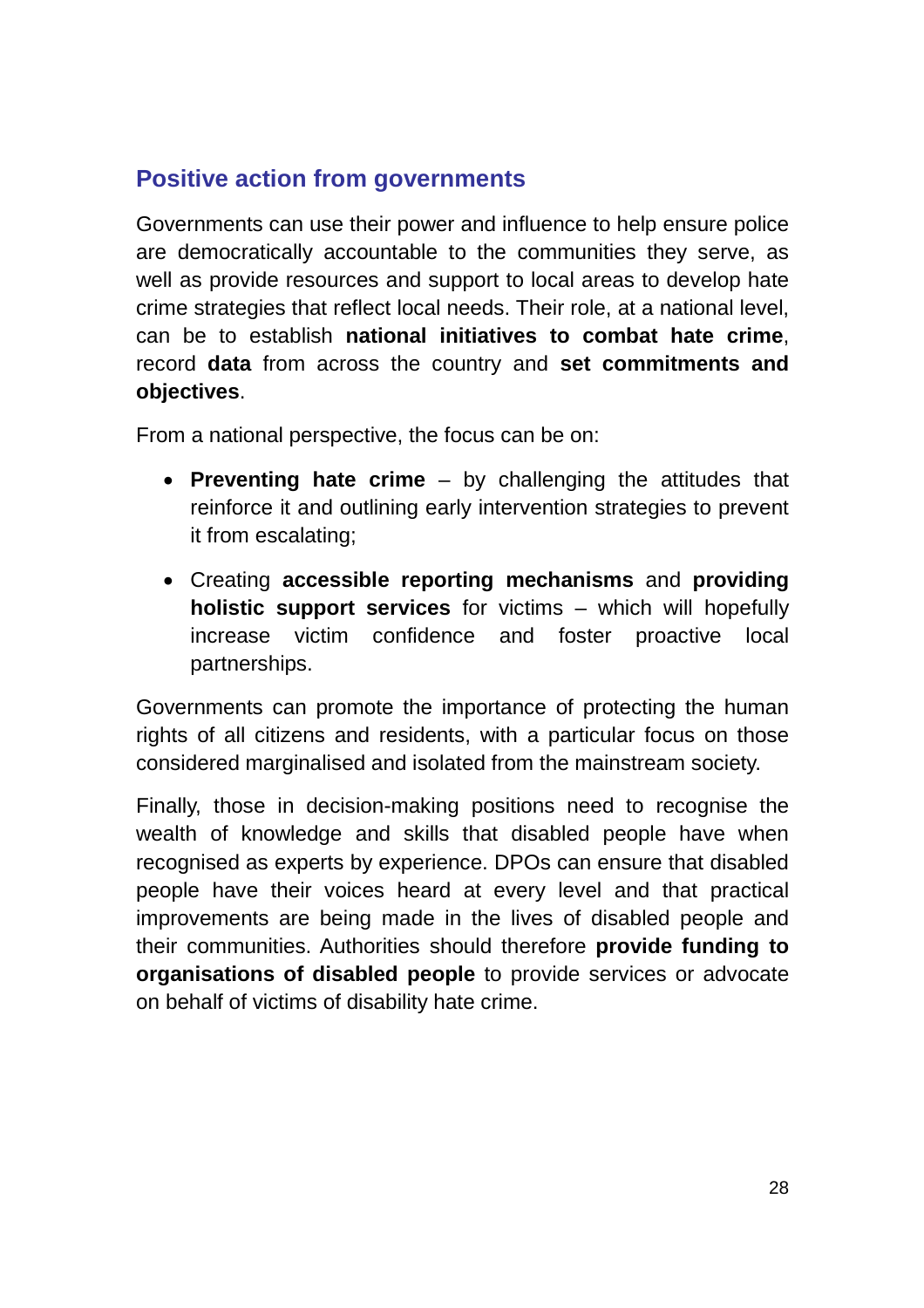## **5.2 Recommendations from the Disability Hate Crime Seminar in Croatia**

**Training and awareness raising:** Training was highlighted as a viable method to raise awareness of and tackle disability hate crime. There needs to be a holistic approach to awareness raising about disability hate crime, which considers all aspects of societal life – from kindergarten to courts. Disabled People's Organisations, school staff working with children and parents should be provided with suitable training to identify such crime and be aware of appropriate methods to report it and provide support. Trainings should be tailored to different target groups, depending on their level of awareness. For example: on the terminology and the difference between hate incidences, hate crime etc. Good practice needs to be shared, for example: cooperation between various bodies and how the media can portray hate crime.

**Working with user-led groups:** As communities, there is a responsibility on everyone to consider their role in tackling disability hate crime. This includes having a better understanding of disabled people's rights, which includes acknowledging the principles of Independent Living, choice and control. Local and regional governments should use financial resources for trainings and apply for projects in collaboration with user-led groups. Additional resources, including the employment of staff overseeing the implementation of the UN CRPD would also be needed.

**Data collection:** A framework and accessible process should be established to collect and share data about incidents, crimes, and practice – this could be similar to the United Kingdom's True Vision tool: http://www.report-it.org.uk/home.

**Legal reform:** Adequate provisions to address hate crime, such as the inclusion of hate incidence, should be incorporated in the legislation.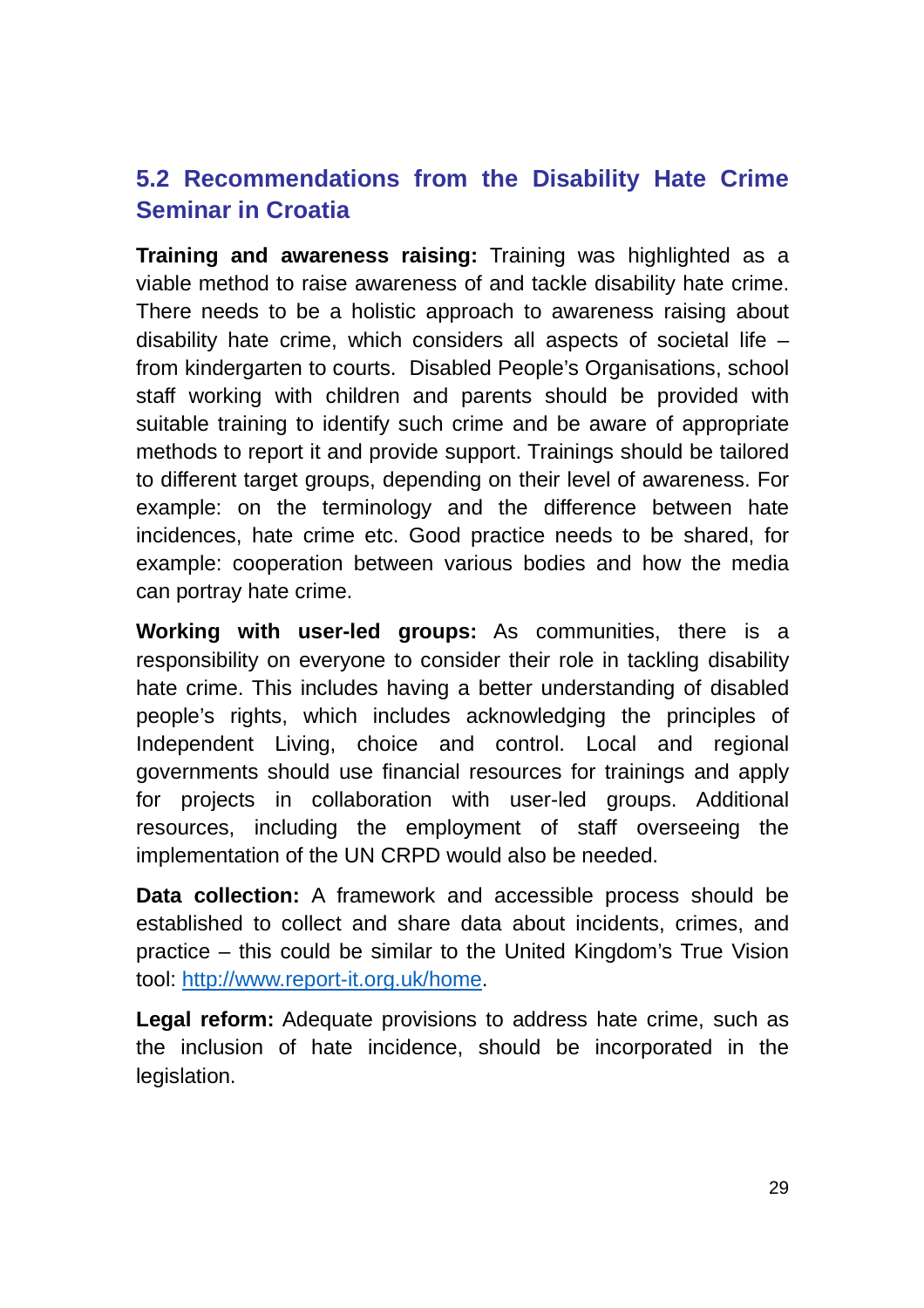**Working with the media:** These is a need for more cases to be highlighted, as this can support the police in identifying future cases involving hate crime.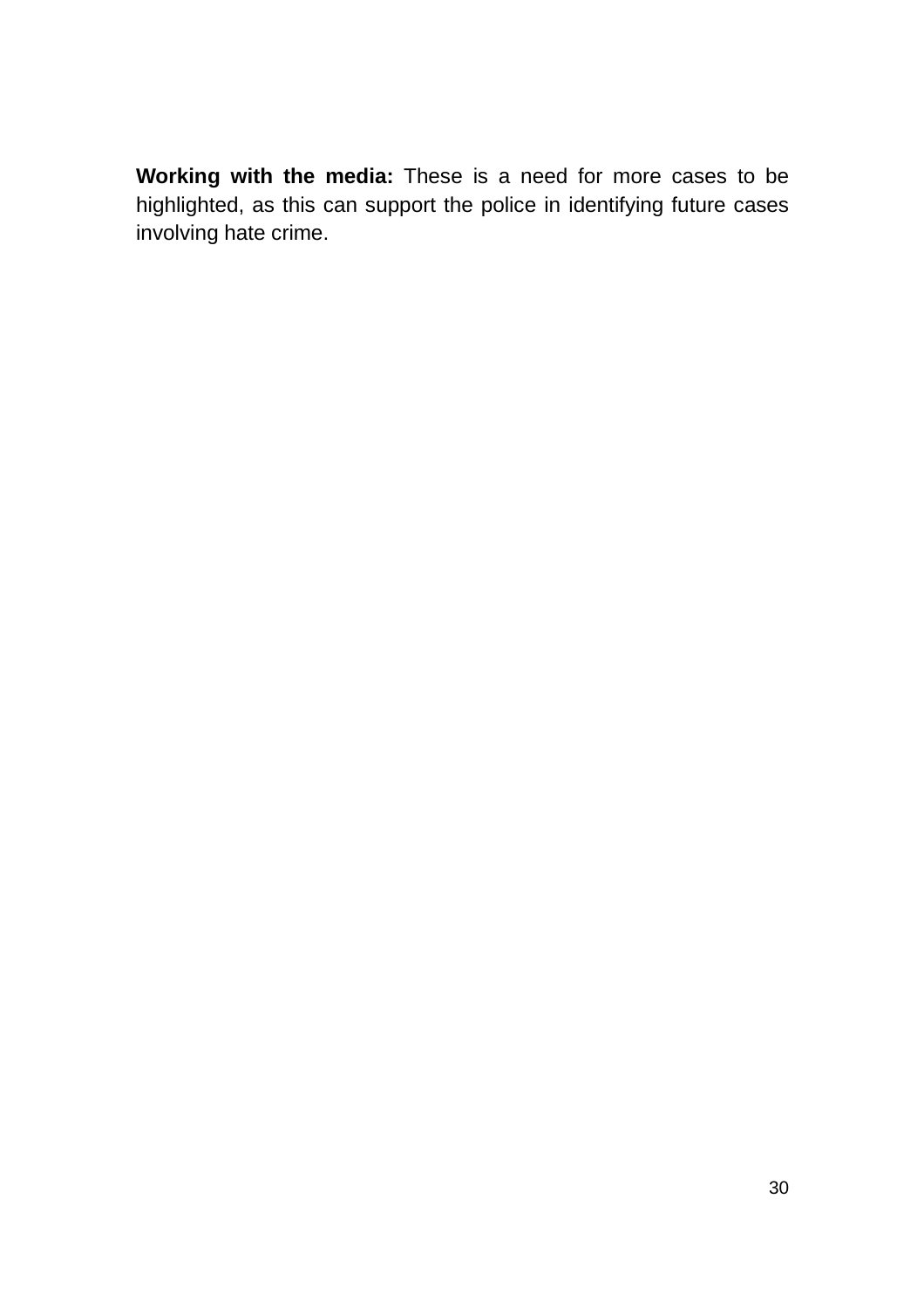# **Definitions**

#### **Independent Living**

Independent Living is the daily demonstration of human rights-based disability policies. Independent Living is possible through the combination of various environmental and individual factors that allow disabled people to have control over their own lives. This includes the opportunity to make choices and decisions regarding where to live, with whom to live and how to live. Services must be accessible to all and provided on the basis of equal opportunity, allowing disabled people flexibility in our daily life. Independent Living requires that the built environment and transport are accessible, that there is availability of technical aids, access to personal assistance and/or community-based services. It is necessary to point out that Independent Living is for all disabled persons, regardless of the level of their support needs.

#### **Community groups**

This term refers to people who live in the same neighbourhood and who come together because of a shared interest. Community groups can be powerful in influencing decisions on local matters.

#### **Bias motive**

Bias motive is the prejudged negative attitude towards an individual or group that is based on a real or perceived characteristic, which can lead to the victim or victims being attacked based on that attitude.

#### **Co-production**

This term refers to inclusive working practices between experts by experience and organisations. It is about equal partnership and collaboration between parties passionate about improving service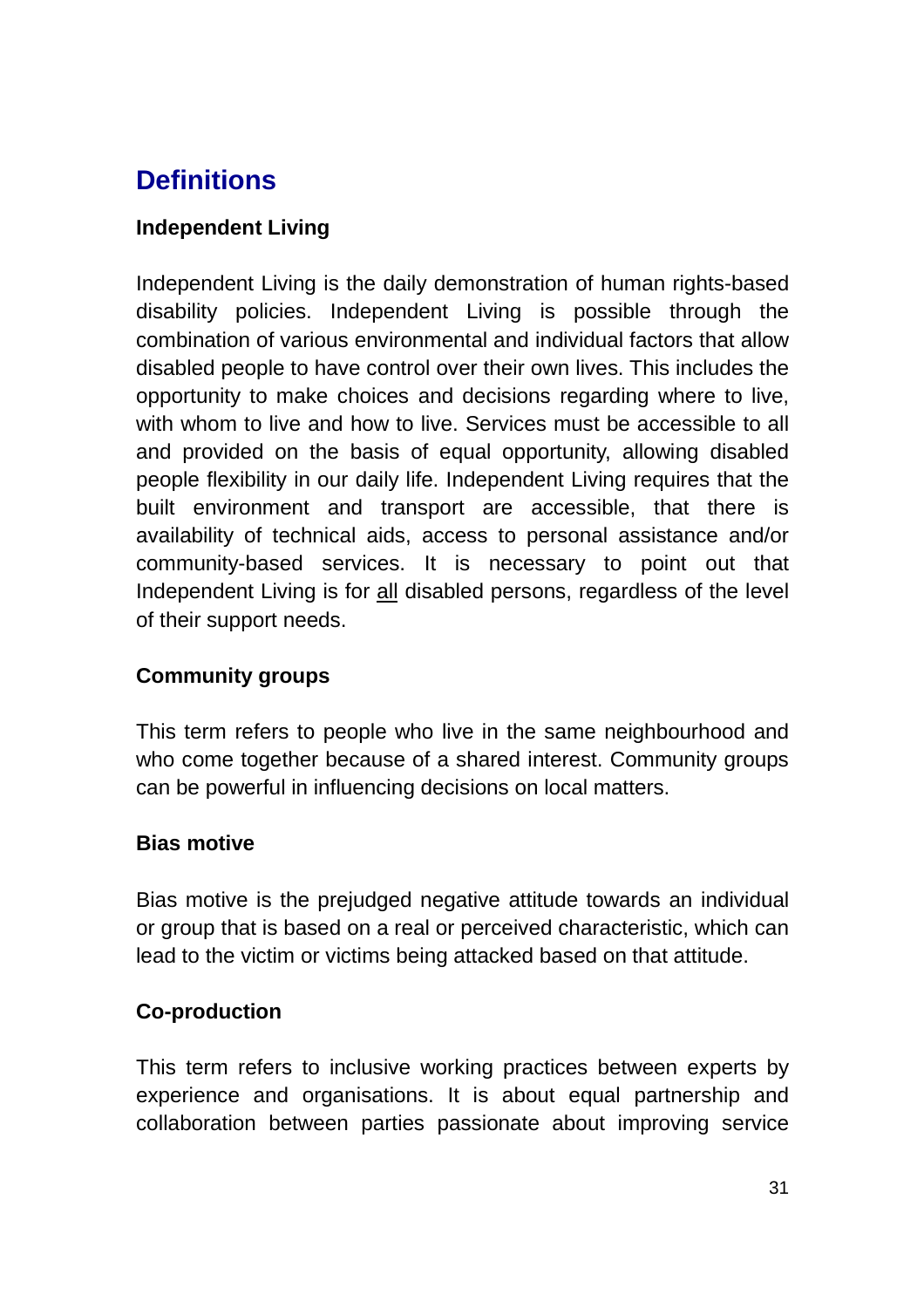provision; every person involved in the process of co-production is valued, respected and listened to, with everyone involved in designing, developing and delivering. Co-production improves services, improves communities and can help make Independent Living a reality for all.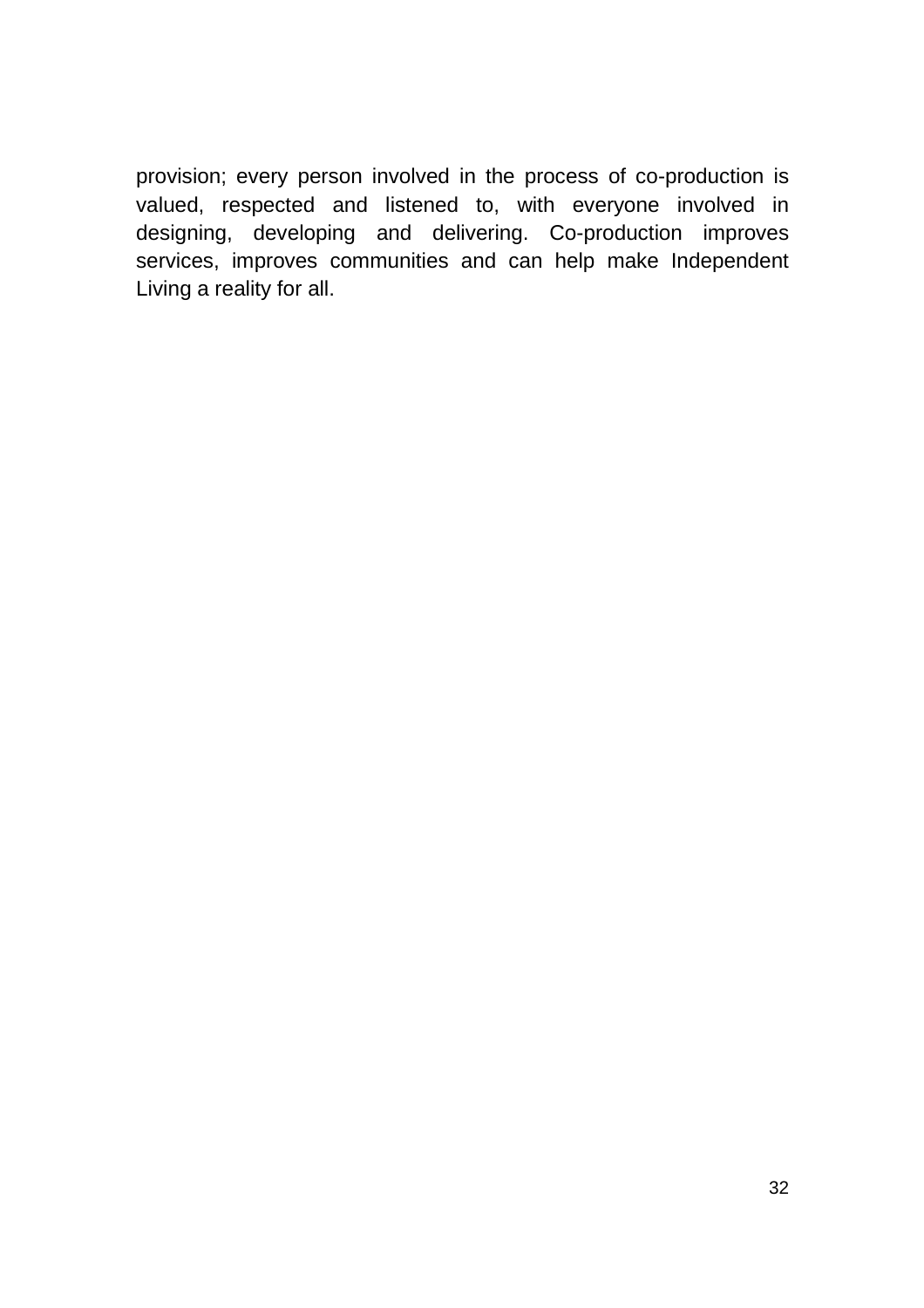## **Annex: Agenda from Seminar in Croatia**

#### **Seminar on Hate Crimes against People with Disabilities in Croatia (Zagreb, Hotel Aristos, 13-14 October)**

OSCE participating States agree that hate crimes violate core values of tolerance, mutual respect and understanding, and pose a serious danger to the security of targeted groups, threatening to create longlasting experiences of isolation, exclusion and fear. In Moscow OSCE participating States committed themselves, 'to ensure the protection of people with disabilities'. Participating States specifically committed themselves to combat hate crimes in Maastricht (2003). A comprehensive approach to responding to hate crime was set out in Athens (2009), where governments acknowledged the need to "take appropriate measures to encourage victims to report hate crimes", and committed themselves to enact hate crime legislation, to report sufficiently detailed hate crime statistics to ODIHR, and to develop the capacity of criminal justice agencies to respond to hate crime.

However, hate crime against people with disabilities is particularly underreported, with successive annual hate crime reports published by ODIHR revealing that only a small number of participating States collect data on disability hate crime, and that disabled people's organizations have very limited capacity for monitoring activities.

National Human Rights Institutions can play a key role in improving the recognition of and responses to disability hate crime. Ministerial Council Decision No. 10/07, adopted in Madrid (2007) encouraged participating States to establish national institutions or specialized bodies to combat intolerance and discrimination as well as to develop and implement national strategies and action plans in this field.

In November 2012 the Ombudsperson for Norway hosted a workshop in partnership with ODIHR involving people with disabilities from Denmark, Finland, Norway and Sweden. Participants relayed personal experiences of hate crime ranging from verbal threats to physical assaults. They agreed that the issue should be brought to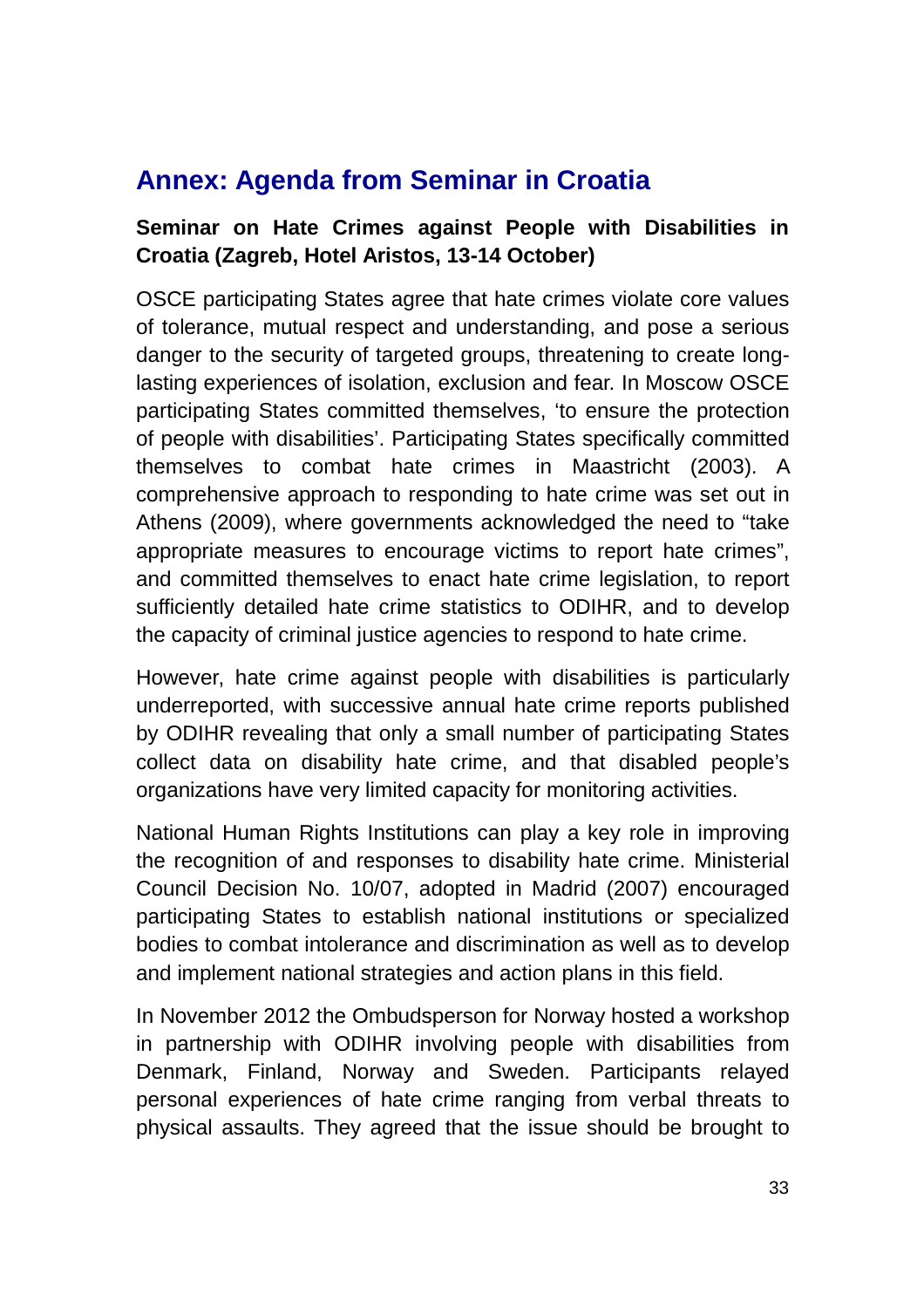the attention of senior police and those involved in criminal justice policy in the region, in order to raise awareness of the problem and to identify steps that can be taken to measure and effectively respond to it. The event was preceded by a workshop co-hosted by ODIHR and the European Network for Independent Living (ENIL) in Dublin in May 2012, which identified similar issues experienced by people with disabilities in other European countries.

This seminar offers a forum for disabled people, the Office of the Ombudsperson for Croatia, government officials, political representatives, law enforcement practitioners to learn about the prevalence, impact and challenges of disability hate crime in Croatia, and to identify good practices and ways forward to effectively respond to it. Specifically, it aims to:

- Raise awareness about the concept and nature of disability hate crime, and to share experiences from Croatia;
- Present effective responses to disability hate crime at the national level, and;
- Identify ways forward for criminal justice officials, national human rights institutions, and disabled people's organizations.

#### **AGENDA**

#### **Day one: 13 October**

#### **10.30-11.00 Arrival and coffee**

#### **11. 00 – 11.15 Opening of the conference and review of aims and objectives**

*Disability Ombudsman for Croatia Anka Slonjsak and Jamie Bolling, Director of ENIL open the conference and explain the aims and objectives of the event.*

#### **11.15 – 12.00 Legal and conceptual approaches to disability hate crime in the OSCE region**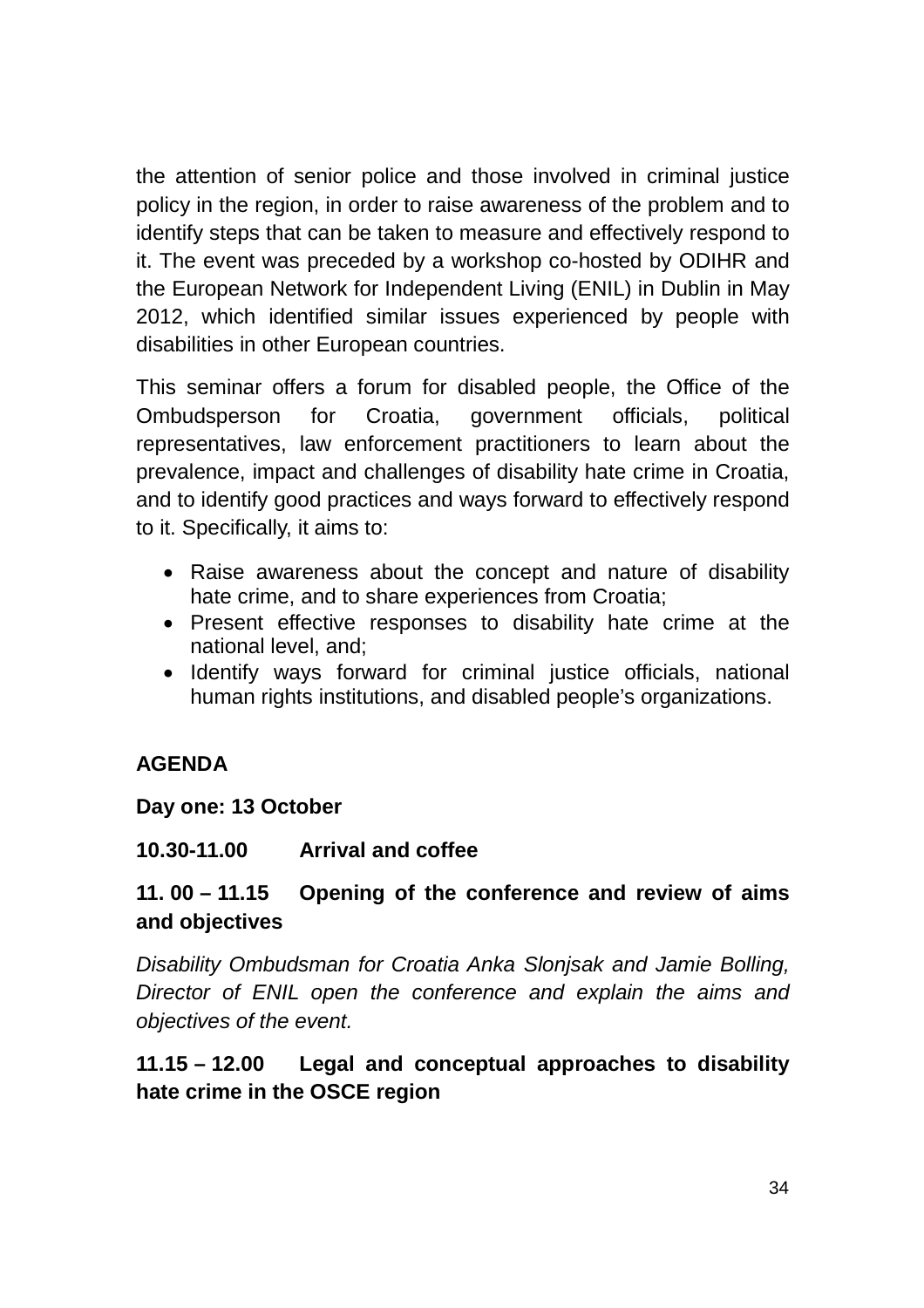Moderated by Jamie Bolling

*Joanna Perry, hate crime officer, Office for Democratic Institutions and Human Rights gives an overview of approaches to disability hate crime and examples of how it has been defined and addressed in different countries in the OSCE region. Available international data on disability hate crime is shared.*

#### **12.00 – 13.30 Focus groups with refreshments**

*Participants are divided into two groups. One group is for disabled people and the second group is for practitioners. The purpose of focus group one is for disabled participants to share their experiences of disability hate crime and hostility in a safe and confidential space. Participants will be asked for their permission to share their experiences with the larger group in order to raise awareness about disability hate crime and hostility with professionals.*

*The purpose of group two is for professionals to discuss their understanding and knowledge of disability hate crime and to begin to explore their role in finding out more and taking action.*

#### **13:30 - 14.45 Networking lunch and coffee**

#### **14.45- 15.45 Setting the scene - experiences of disability hate crime in Croatia**

*Miro Griffiths, Policy Officer, ENIL gives an overview of personal experiences shared with participants*

#### **15.45-17.00 Disability hate crime, the situation in Croatia**

Moderated by Joanna Perry

*Davor Derencinovic, head of department for criminal law, Faculty of Law, University of Zagreb and Anka Slonjsak give an overview of the legal and policy situation in Croatia.*

#### **17.00 Close of day one and networking dinner**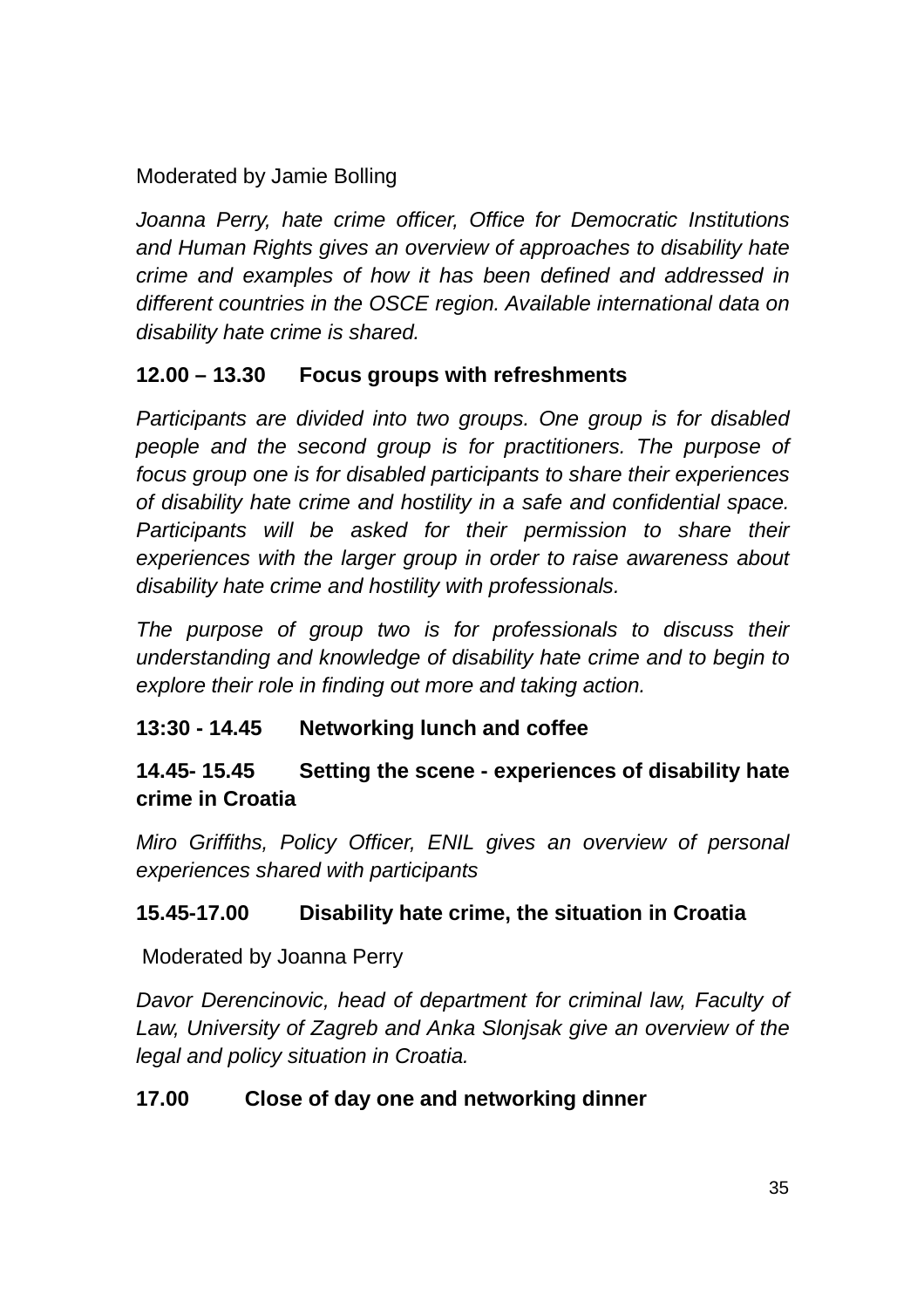**Day two: 14 October**

**9.00-9.15 Recap of day one and objectives of day two**

**9.15-9.45 Case study: Violation of rights of a person with disability found by the European Court of Human Rights: Case Djordjevic v Croatia**

*Presenter: Ines Bojic, lawyer*

**9.45 – 10.30 Case study: The United Kingdom approach to disability hate crime: on the journey towards improving understanding and responses to disability hate crime**

#### *Moderated by Joanna Perry*

*Presented by: Paul Giannasi, Ministry of Justice, United Kingdom lead on hate crime policy.*

#### **10.30-10.45 Coffee break**

#### **10.45 - 11.45 What is my role and what can I do in Croatia?**

*Moderated by Jamie Bolling*

*Participants work together with colleagues from different agencies and organizations to identify key actions that can be taken to improve information about, awareness of and responses to disability hate crime.*

**11.45 - 12.45** *Examples and ideas from small groups are shared in plenary. Participants agree actions for next steps.*

**12:45 – 13:00 Ways forward and next steps:** Branka Meic Salie, *Office of the Disability Ombudsman for Croatia*